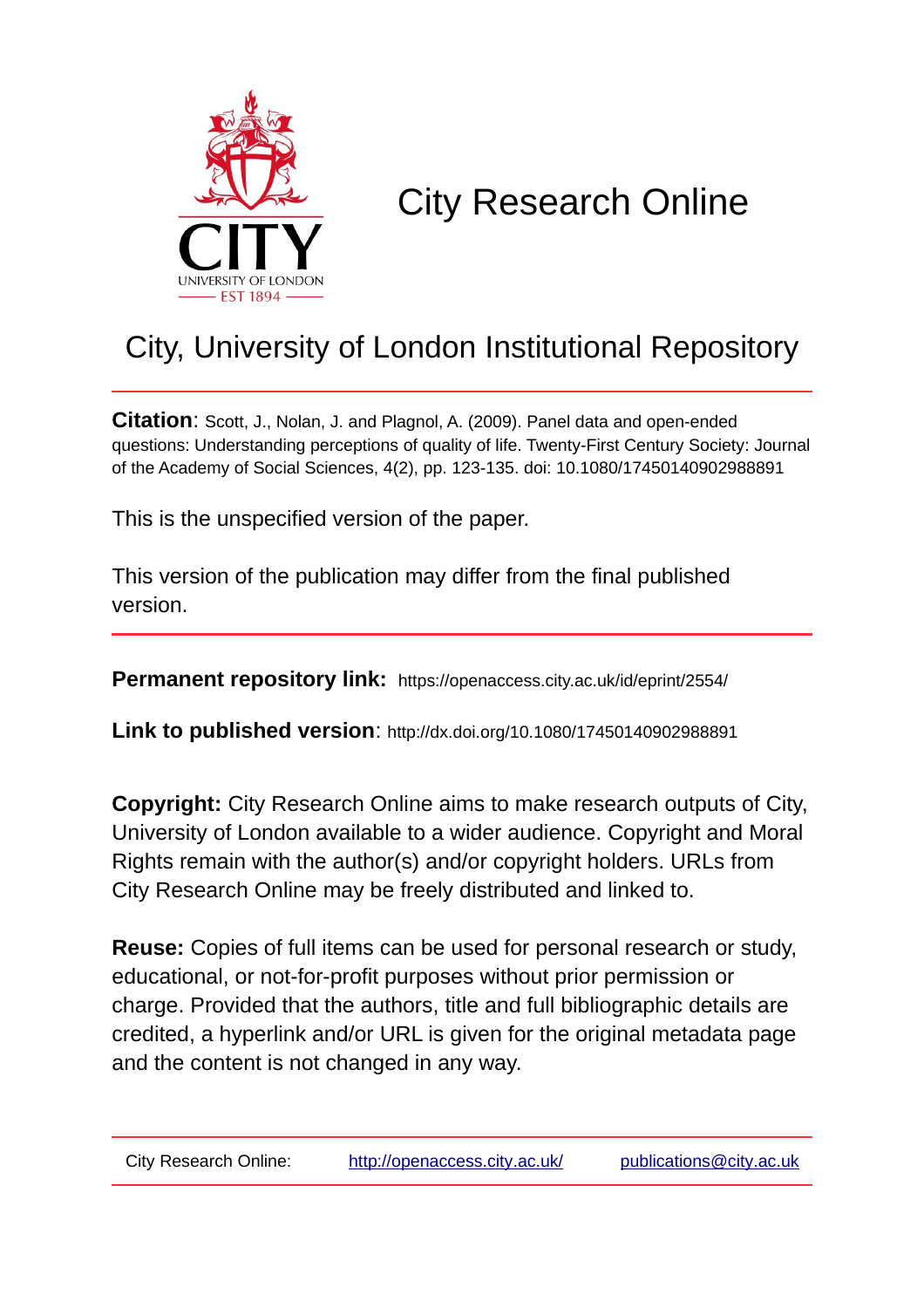Panel data and open-ended questions

#### **PANEL DATA & OPEN-ENDED QUESTIONS: UNDERSTANDING PERCEPTIONS OF QUALITY OF LIFE**

Jacqueline Scott, Jane Nolan & Anke C. Plagnol

University of Cambridge

Twenty-First Century Society: Journal of the Academy of Social Sciences. 4(2), pp. 123-135 (June 2009)

> Published version available at http://dx.doi.org/10.1080/17450140902988891

<span id="page-1-0"></span>**Acknowledgements: We gratefully acknowledge support for this research from a grant by the Economic and Social Research Council (RES-25-1001) which funds the ESRC Research Priority Network on Gender Inequalities.**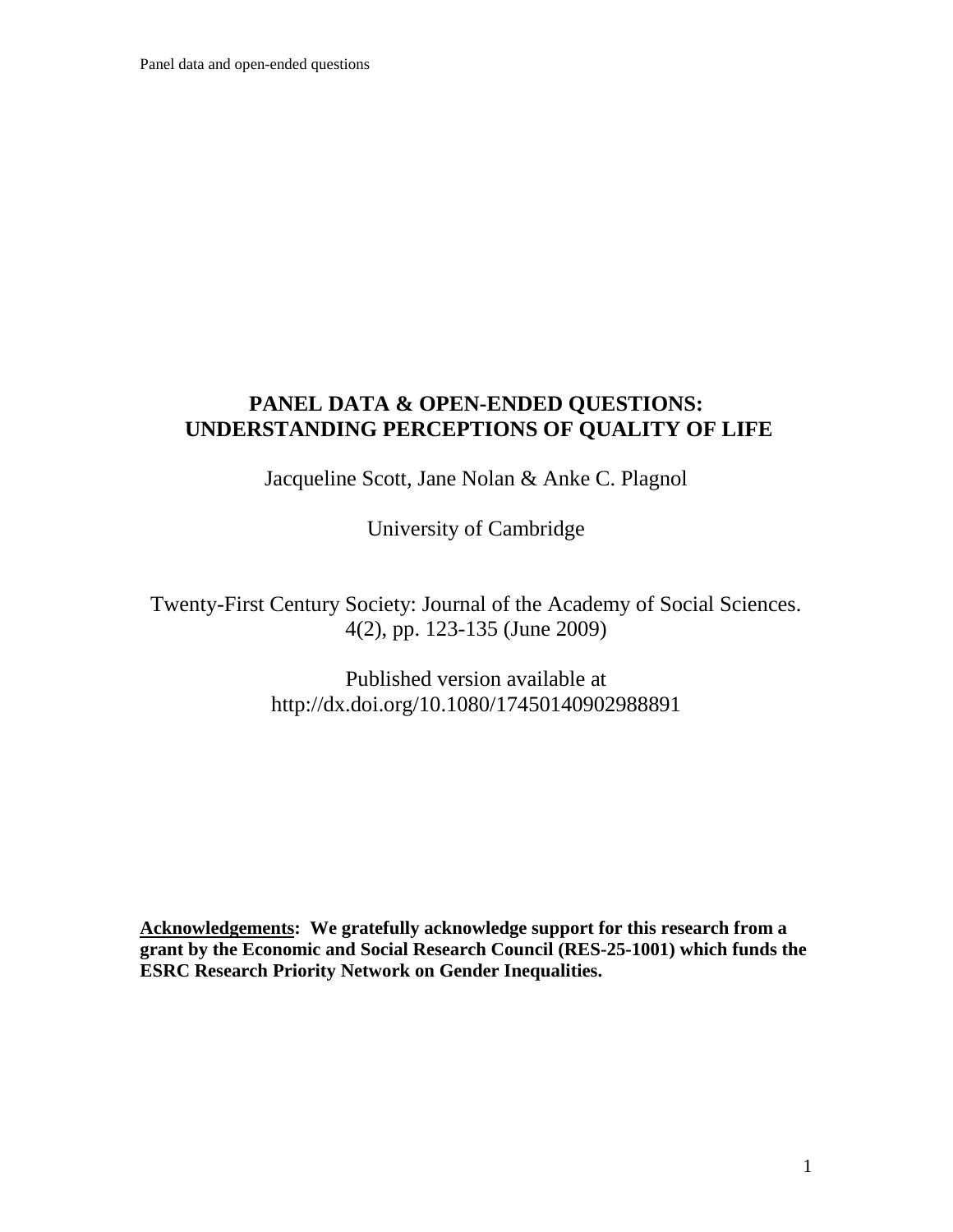#### **PANEL DATA & OPEN-ENDED QUESTIONS: UNDERSTANDING PERCEPTIONS OF QUALITY OF LIFE**

#### **Abstract**

This paper describes the burgeoning interest in quality of life studies and suggests that as well as expert definitions, we need to consider people's own perceptions of what matters. Using open-ended questions from the 1997 and 2002 waves of the British Household Panel Survey we analyse both quantitatively and qualitatively how perceptions of quality of life differ for men and women across the life course. Qualitative analysis reveals that key domains such as health, family and finances often refer, not to self, but to others. Longitudinal analysis demonstrates that people's perceptions of quality of life change over time, particularly before and after important life transitions. Thus our findings challenge overly individualistic and static conceptions of quality of life and reveal quality of life as a process, not a fixed state.

**Key words**: panel data, quality of life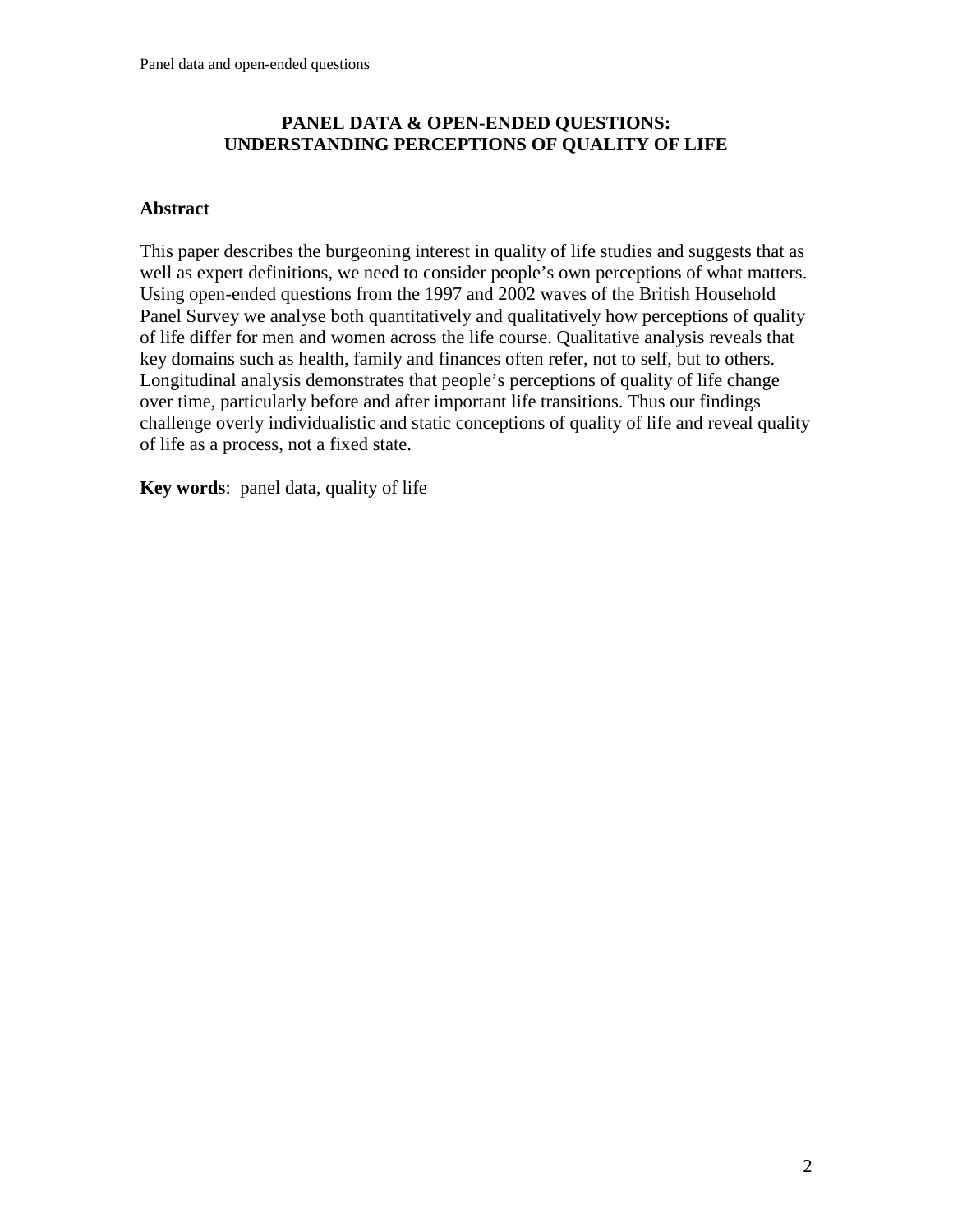#### **Introduction: Quality of Life**

When President Lyndon Johnson delivered his 'Great Society' speech in 1964 at the University of Michigan, Ann Arbor, he made the statement that there is more to the 'good life' than the acquisition of material wealth<sup>[1](#page-1-0)</sup>. While he did not actually use the term 'quality of life' in this speech, his discourse was part of a zeitgeist which inspired a generation of American social scientists to explore the concept in more detail and to begin the challenge of finding adequate ways of measuring quality of life (e.g. Campbell 1972; Szalai and Andrews 1980). Since the 1960s there has been a huge growth of quality of life studies throughout the world with a convergence of interest in the area by economists (Layard 2005; Sen 1993, Easterlin 2001), economic historians (Offer 2006), psychologists (Argyle 1996; Cummins 1997, Diener and Seligman 2004), philosophers (White 2006), political scientists (Lane 1996) and sociologists (Veenhoven 2000). However, there has not been much progress in reaching consensus on what we mean by 'quality of life'. Do we mean 'satisfaction', 'happiness', 'standard of living', 'well-being' or some unspecified combination of all these things? Moreover, in what range of circumstances, individual and/or social, might these terms be applied?

There is an increasing consensus that assessment of quality of life requires both objective and subjective indicators. The distinction between objectivity and subjectivity is not an easy one to make, however, as even objective indicators can be subject to perceptual inconsistencies and give rise to reporting errors. Nevertheless there is a difference between objective indicators which can be assessed by someone other than the person

<span id="page-3-0"></span> <sup>1</sup> **<http://www.lbjlib.utexas.edu/johnson/archives.hom/speeches.hom/640522.asp>** Accessed 16/7/08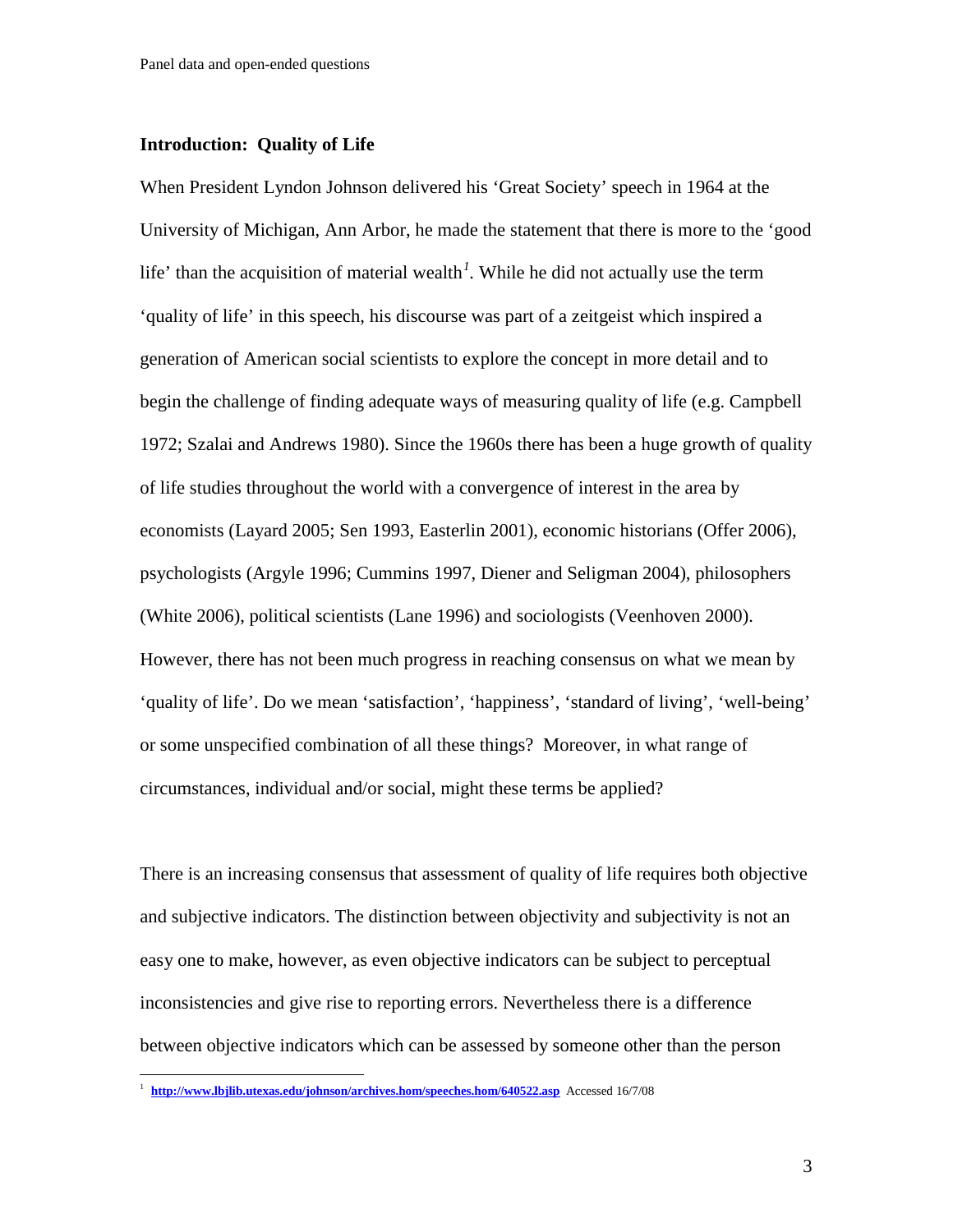whose life-quality is being measured and subjective indicators such as life satisfaction which can not (Andrews 1980). We would argue, however, that the separation of the two indicators in terms of the evaluation of quality of life is misguided.

Recent decades have seen some important advances in the way that quality of life is conceptualized. For example, Veenhoven (2000) identifies four qualities of life that span two conceptual dimensions. The first roughly corresponds to the objective - subjective distinction referred to above, but in this classification it is called 'outer' and 'inner' aspects of life quality. The second dimension distinguishes life chances and life results. The resulting typology can be seen on the left hand side of Table 1. In the upper half of the table we see two variants of the potential quality of life (life chances). The top left quadrant 'the liveability of the environment' denotes the meaning of good living conditions. The top right quadrant 'life ability of the person' denotes inner life chances i.e how well the person is equipped to cope with the problems of life. Life ability is quite closely related to Sen's (1993) more widely used concept of capability. Veenhoven defends his use of 'life ability' as being a simpler term that contrasts well with liveability. The lower half of the table is about quality of life results or outcomes. These outcomes can be judged by their value for one's environment and value for oneself. The external worth of a life or the 'utility of life' is clearly related to the inner valuation 'appreciation of life' but they are not synonymous.

\*\*\* Table 1 about here \*\*\*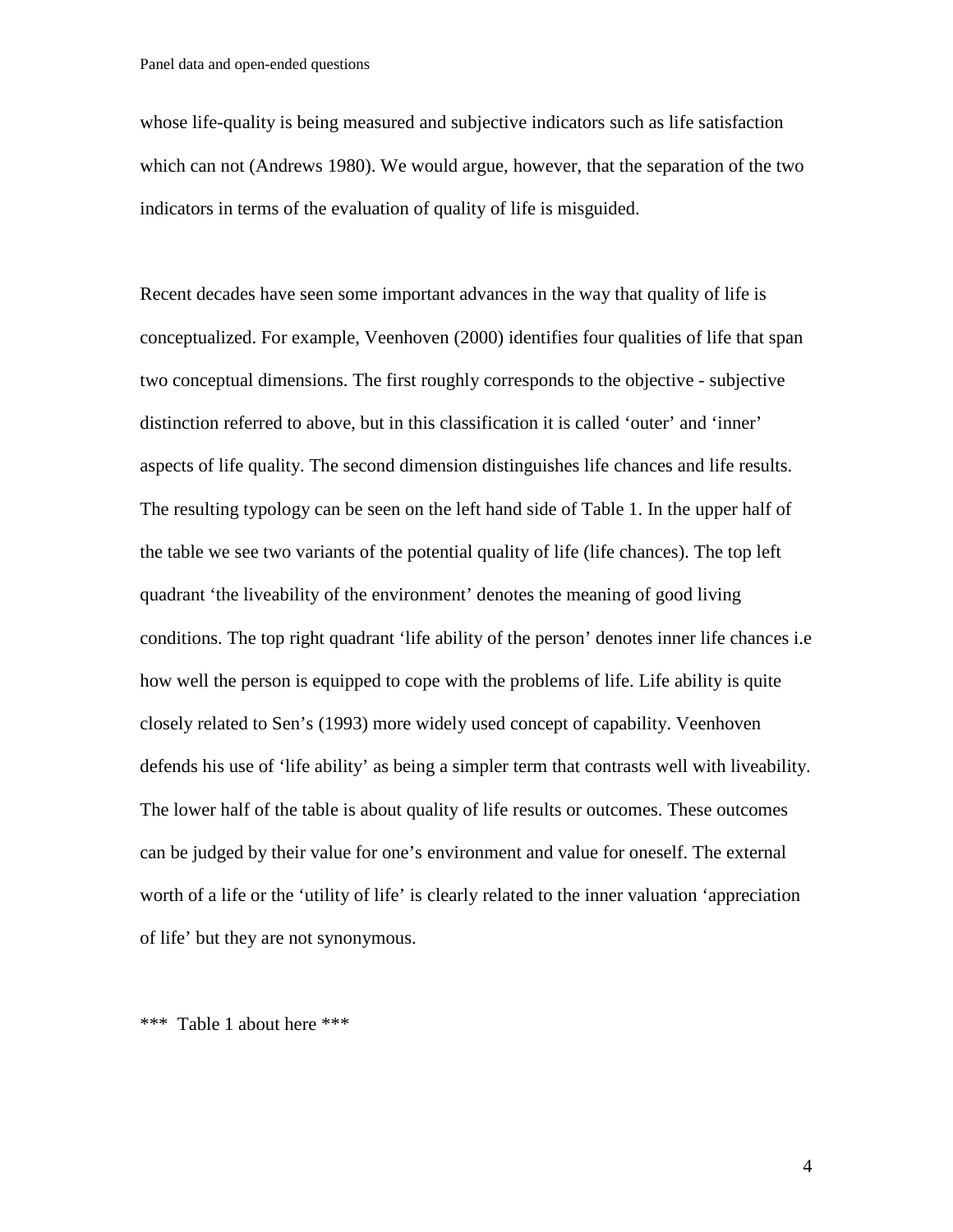A rather different typology is used to theorise the way that wellbeing is measured in the European Social Survey (ESS). The ESS is an academically driven survey designed to chart and explain the interactions between Europe's changing institutions and the attitudes, beliefs and behaviours of its diverse populations. The questionnaire has a core component that is designed to measure change and continuities in a wide range of socioeconomic, socio-political, social-psychological and socio-demographic variables as well as a rotating module that allows an in-depth comparative focus on a particular academic and policy concern. In 2006 (the third wave) ESS fielded a new module on wellbeing (Huppert et al 2008). This module was the first attempt to operationalise a wellbeing index, as proposed by Diener and Seligman (2004). The measures of wellbeing distinguish four different aspects of subjective quality of life that are aligned along two dimensions. The first dimension distinguishes between feeling and functioning. This dimension has its origins in classical philosophy and creates a bridge between the more private realm of personal happiness to the more public issues of competencies, freedoms and opportunities. This distinction has been elaborated in the work of Sen (1999) which highlights the necessity of freedom and democracy in order for individuals to develop their capabilities and function effectively. The second dimension distinguishes personal and interpersonal, creating a two-by-two conceptual space for wellbeing measures as shown in the right hand side of Table 1.

While these attempts at typologies and the classification of quality of life serve useful analytical purposes, they are moving quite some distance from the way quality of life is understood by most people. The anthropologist, Clifford Geertz (1983) makes a crucial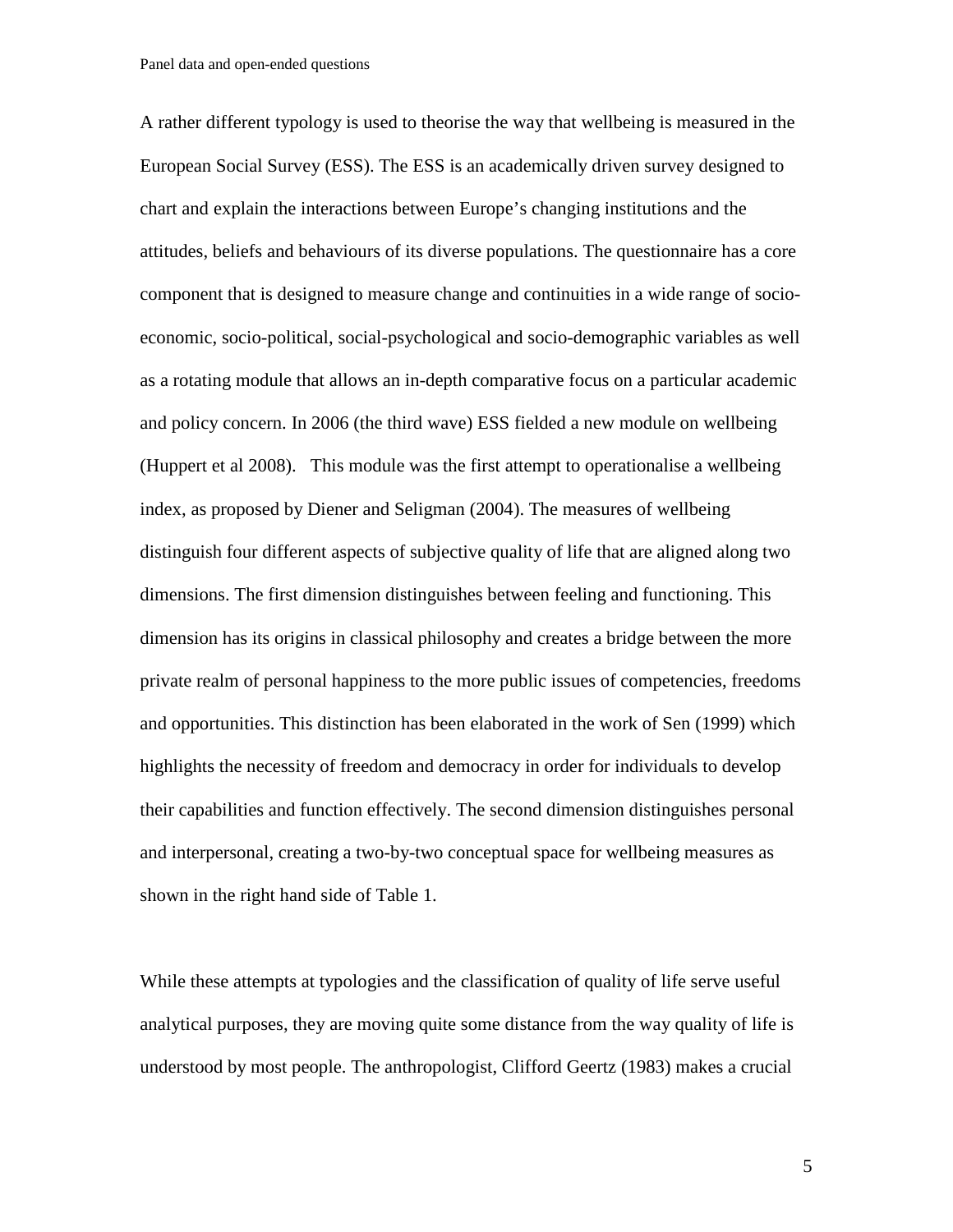distinction between "experience near" and "experience distant" concepts. He writes: "an experience-near concept is, roughly, one that someone – in our case an informant – might himself naturally and effortlessly use to define what he or his fellows see, feel, think, imagine and so on, and which he would readily understand when similarly used by others. An experience-distant concept is one that specialists use to forward their scientific aims" Geertz's interpretive method is to listen to the experience-near concepts with which people express themselves, then connect these to theoretical (experience-distant) concepts meaningful to social scientists working to understand the world. Schuman (2003) suggests that survey researchers can also explore 'experience near' concepts by using open-ended questions that allow people to describe in their own words some aspect of their social world. Most contemporary surveys ignore this advice and avoid the use of open-ended questions. This is not surprising as such questions are time-consuming to collect and resource-intensive to process. However, verbatim responses to open-ended questions, used sensitively, can provide a window into people's understandings that no "tick box" or pre-set response categories could adequately capture. In our case, the use of responses to open-ended questions can help us understand what people perceive as important for quality of life and also to track how perceptions change across the life course, something few other studies have done.

In this paper we examine what people perceive as important for their own quality of life. Because our data are part of an ongoing panel study - the British Household Panel Survey - we can make inferences about what aspects of quality of life mattered most to people in Great Britain in 1997 and 2002. We can also look at the way that people's perceptions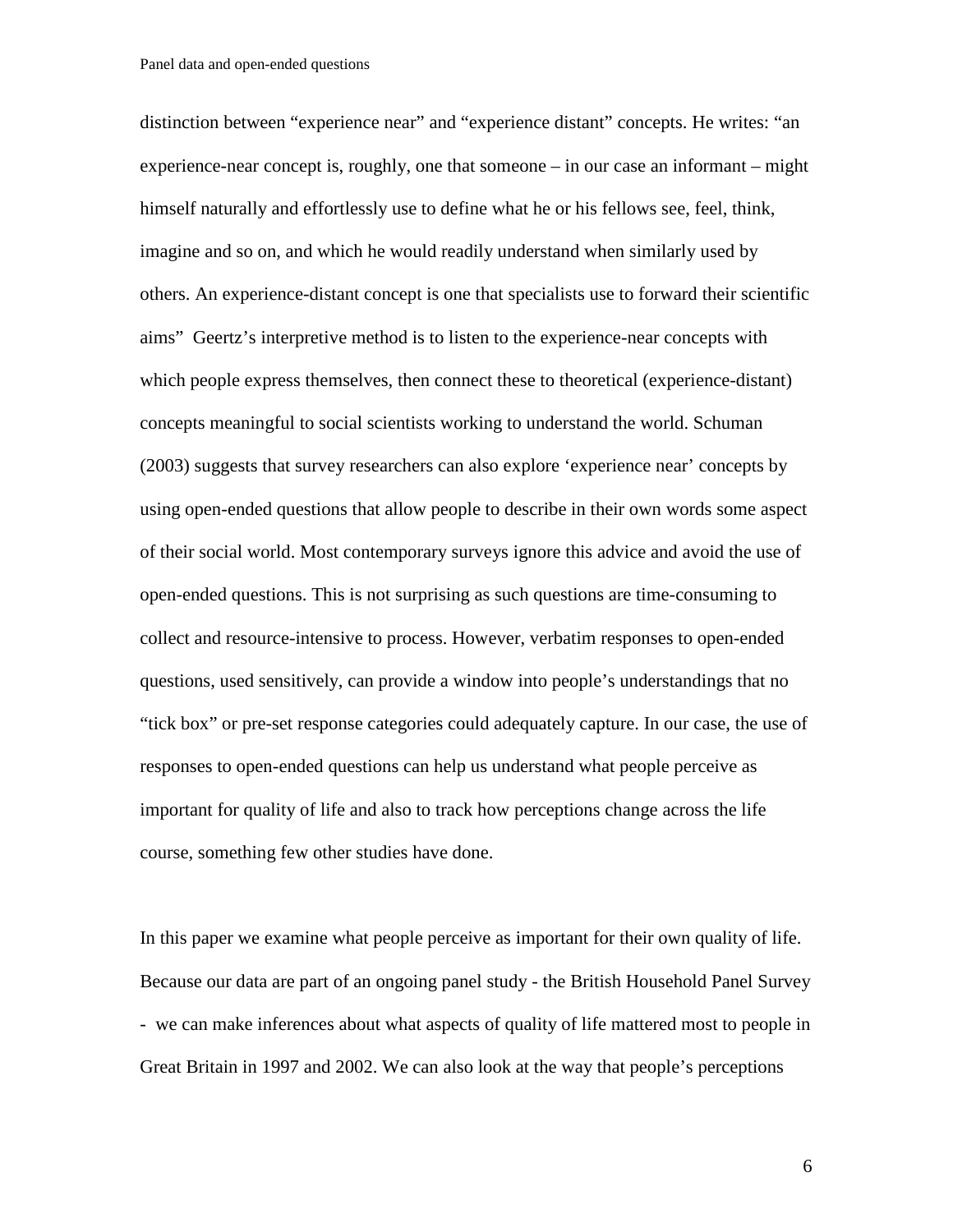Panel data and open-ended questions

differ across different sub-groups of the population; for example, it seems likely that younger people's perceptions will differ from older age groups, and that men's and women's perceptions will also differ. The huge advantage that a panel study has over non-longitudinal forms of data is that it allows us to monitor individual level changes and to give serious consideration to a life course perspective. Thus we can compare people's perceptions of quality of life before and after they experience important life course transitions such as the move into a new job, becoming parents or, retiring.

In the next section, we explore in more detail the advantages of longitudinal data analysis in general and panel data in particular. To illustrate the advantages that panel data offer for social inquiry, we briefly examine why men and women's perceptions of quality of life are likely to change across the life course. We then discuss in more detail the unique characteristics of the British Household Panel Survey, and the qualitative and quantitative approaches we use to analyse perceptions of quality of life and how such perceptions change over time. The final section of the paper discusses the implications of our study for future work.

#### **Advantages of Panel Research**

Monitoring and explaining social change is at the heart of much social inquiry and scrutinizing trends in attitudes, behaviours and experiences are extremely important for social scientists and policy makers. Europe is undergoing remarkable changes including population ageing, immigration, labour market change, and shifts in gender roles and family structures. How these changes affect the wellbeing of citizens in the different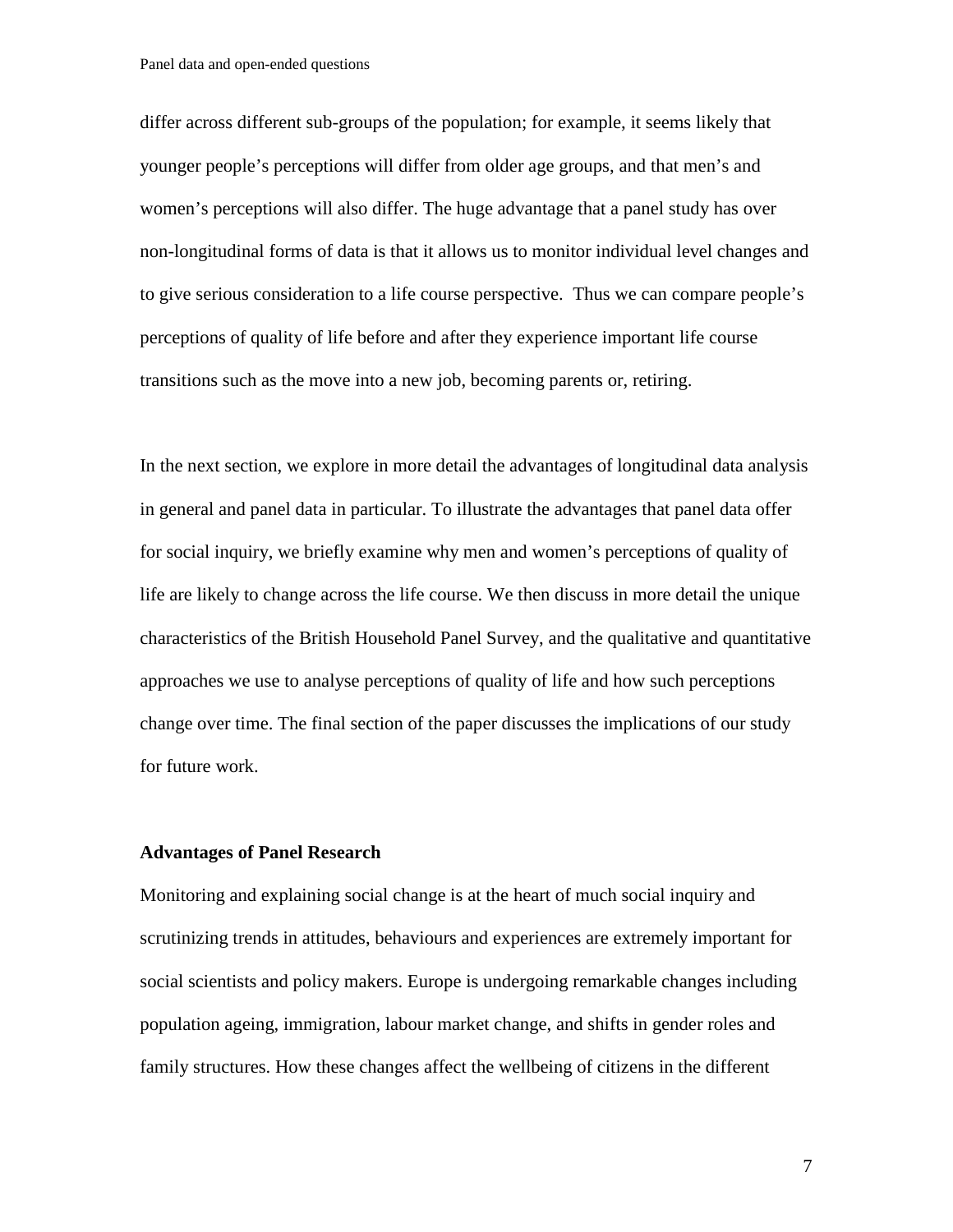nations matters enormously. However, surveys like the ESS are cross-sectional. Crosssectional surveys can offer only a snap shot of what is happening at a particular time, in a particular setting. Repeated cross-sectional surveys, such as the ESS, do of course allow for the monitoring of trends, but only at the aggregate level because the samples are drawn afresh for each survey.

The huge advantage of the panel study is that the *same* people are interviewed at various points in time. This means that instead of looking at change at the aggregate level we can examine change at the individual level. This is like moving from a snap shot to a movie because we have a record of the way the life of an individual develops over time. With household panel data, we can also compare how important life transitions affect the different members of the household. As psychologists have noted, people tend to live their lives 'in convoy' (Antonucci and Akiyama 1987). What happens to one member of the household crucially affects the lives of other household members. Although in this study we shall focus only on the individual's perceptions of their quality of life, even here we will see how this can be dependent on what is happening in the lives of significant others. By drawing on household panel data, future studies could consider how this individual-level perception is either shared or challenged by other household members.

The British Household Panel Survey began in 1991 and is a multi-purpose study whose unique value resides in the fact that it: a) follows the same individuals over time; b) it is household based, interviewing every adult member (sixteen and over) of the sample households on an annual basis; c) it contains sufficient cases for the meaningful analysis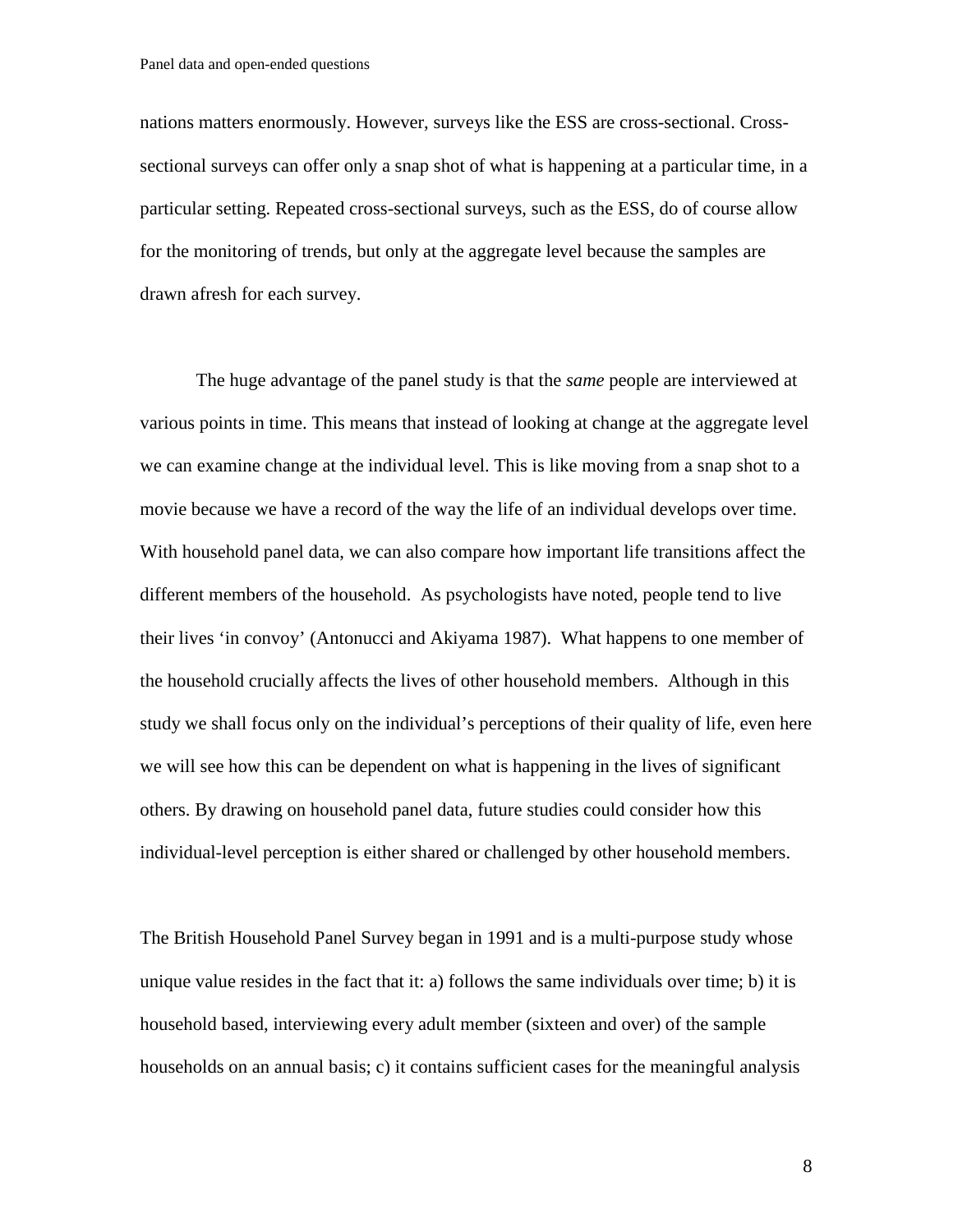of sub-populations groups. The first wave of the panel consisted of some 5500 households and 10,300 individuals, drawn from a proportionate representative sample of 250 postal areas in Great Britain (Taylor et al 2007).

An open-ended question is routinely included at the end of the individual questionnaire. In Wave 7 (1997) and Wave 12 (2002), the question asked about people's quality of life was:

"*The final question asks you to think about things that are important to you. There is a lot of discussion these days about quality of life, yet that means different things to different people. Would you take a moment to think about what quality of life means to you, and tell me what things you consider are important for your own quality of life*?' The interviewer was instructed to probe each mention in more detail with the prompt: '*In what ways is that important to you*?

In the following sections of the paper we present our analysis of the verbatim responses to these survey questions. Although panel surveys and open-ended questions are not, in themselves, new methodologies, they are rarely combined, perhaps because of a continuing tension between the assumptions and techniques utilized by researchers from the qualitative and quantitative traditions (Brannen, 1992; Bryman, 2008; Hammersley, 1992).

The open-ended questions in BHPS provide insight into the subjective experiences of survey participants, thus yielding generalizable data from the same individuals across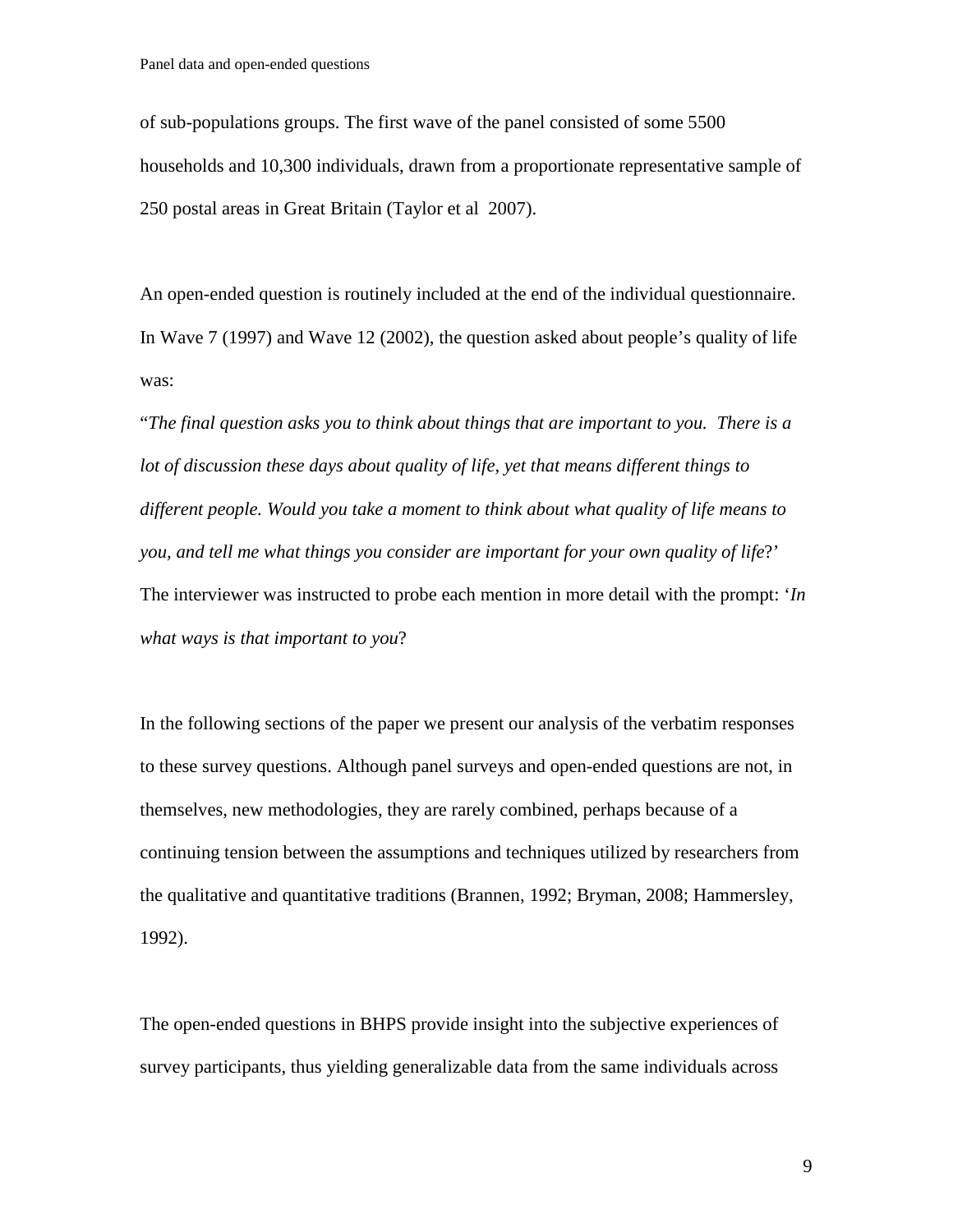time. Of course, the extent to which we can really access subjective experience through this approach is limited because we are working with information gleaned from the responses to just two open-ended questions in the context of an interview which is based largely on closed-question format. Thus, we are not suggesting that we have access to the kind of in-depth qualitative data comparable to ethnographic, participant observation or in-depth interview studies. However, we are suggesting that there is room for methodological advancement in panel surveys through the inclusion of at least some qualitative elements in questionnaires.

Our subsequent analysis of the data produced from this approach is also novel because it draws on both statistical and qualitative techniques. Again, much can fall under the general rubric of 'qualitative analysis' and we should emphasize that we have focused on a grounded approach which prioritises coding techniques, a method which has been criticized because of its tendency to fragment data (Coffey and Atkinson, 1996). Nevertheless, given that the verbatim responses gathered here were often very brief, this is not a significant problem for the kind of data used in this paper. Our analysis was motivated by three main analytical questions. First, are there gender differences in what people mention as important to their own quality of life? Second, are there age differences? Third, how far do people's perceptions of what matters vary over time and do people change their views on quality of life before and after important life transitions? In this study we focus on the transition to partnership and parenthood. Before we present the results of our analysis, we first need to describe the detailed coding exercise that was required to reach a descriptive understanding of people's perceptions of quality of life.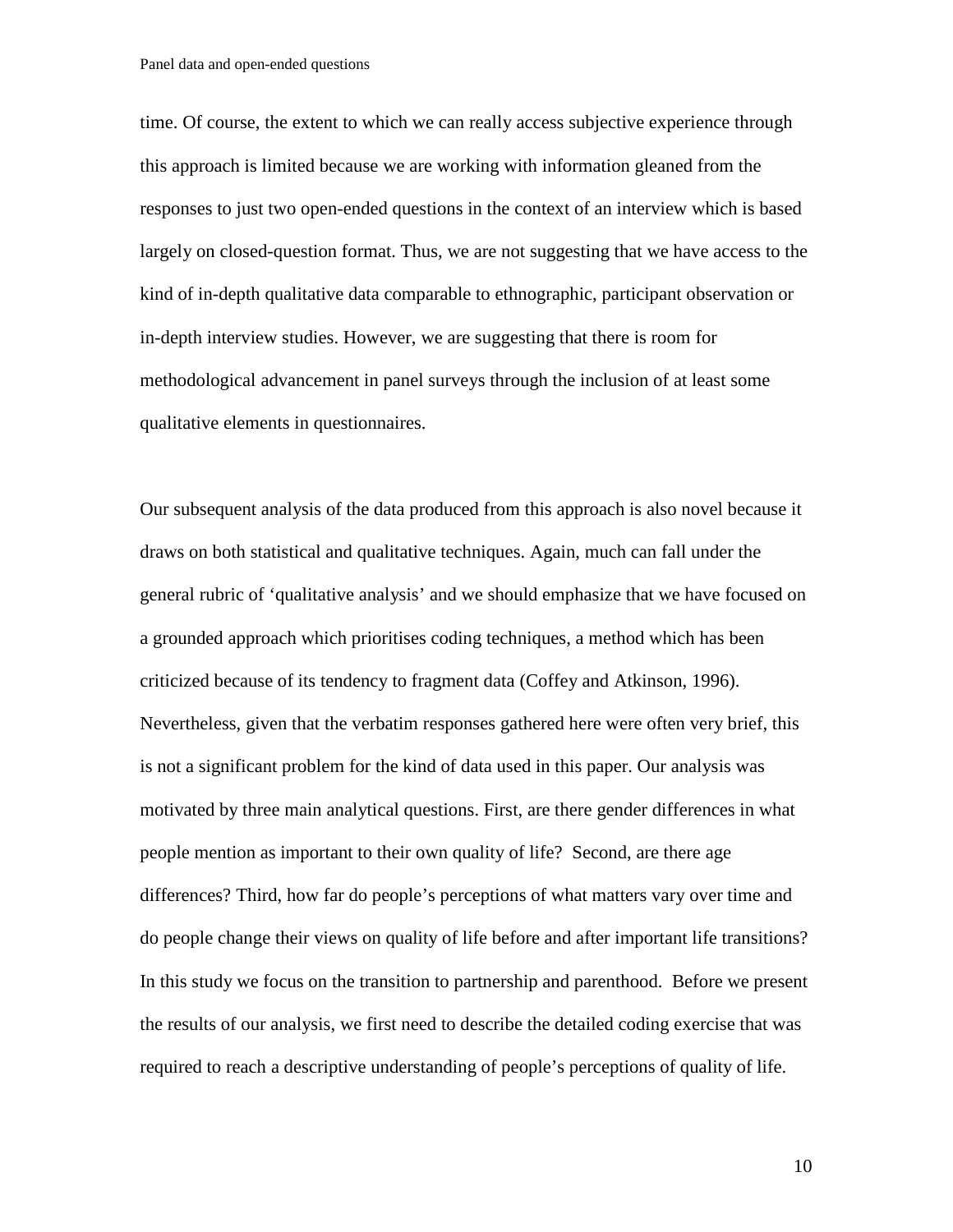#### **Perceptions of Quality of Life**

As we were manipulating thousands of responses, some initial coding of themes was necessary in order to aid the development of our qualitative analysis. First, a detailed descriptive coding scheme was developed by the first author which captured the full range of mentions across different domains such as health, family, finances, friends, home comforts, leisure, employment, freedom, time for self, environment and community. Each domain often had several sub-codes, for example, family is subdivided into four – partner/marriage, children and grandchildren, other family members and mentions of family in general. In all, the coding frame lists 77 substantive codes. Up to four mentions were coded in the verbatim responses. We then carried out extensive new qualitative analysis, using both the original verbatim responses and by re-grouping the pre-coded material to better reflect the main themes that people mentioned.

#### \*\*\* Table 2 about here \*\*\*

The next stage was to unpack precisely *what* things people considered to be important for their own quality of life. The descriptive results of our substantive re-grouping of the more detailed coding scheme are shown in Table 2. The  $1<sup>st</sup>$  column and the  $4<sup>th</sup>$  column show the responses people cited first in 1997 and 2002 respectively, with percentages adding to 100%. Thus, in 1997, 37% of people mention health as the first (or the only) thing they cite and in 2002 the figure was  $39\%$ . The  $2<sup>nd</sup>$  column (on which the rank order of the table is based) and the  $5<sup>th</sup>$  column show the percentage of the samples who mention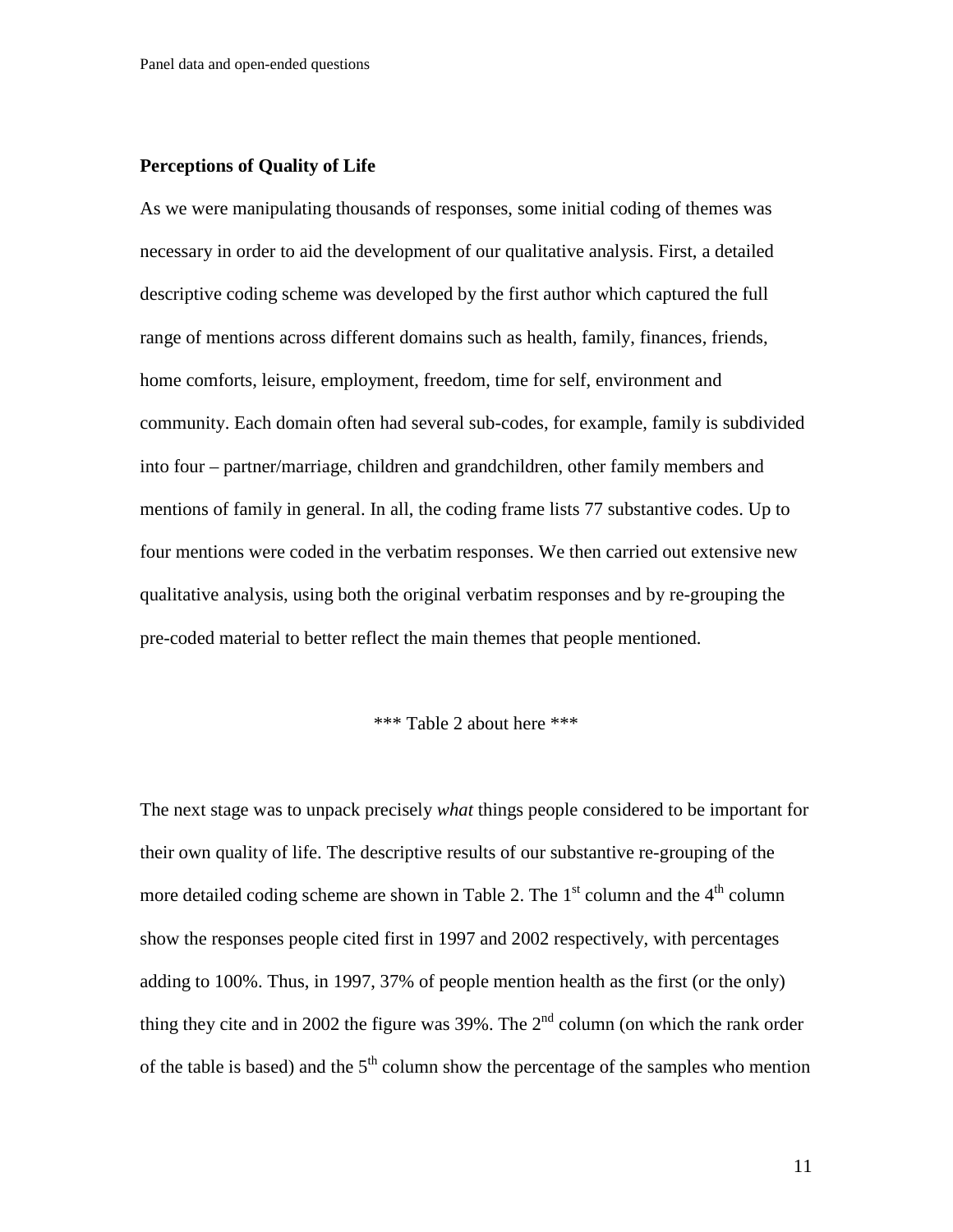a particular response *at all*. Thus in 1997 53% of our sample mention health (the most frequently mentioned concern) whereas 47% (not shown) do not. Similar figures are found for 2002 with 53% again mentioning health. As up to four mentions were coded these columns do not add to 100%. We can see that three domains are mentioned by more than one third of participants: health (53% both waves), family (40% in 1997, 44% in 2002) and finance (38% in 1997 and 34% in 2002). There are interesting things to be said about other domains mentioned, like, for example, the relatively low mentions of environment and community, which the literature suggests is a more prominent concern (Rapley 2003). However this result may simply be due to the phrasing of the question. More people might have mentioned 'environment' as important to their quality of life if it had been suggested to them in the first instance. In this paper, therefore, we will confine ourselves to the analysis of the first three categories only, as these are clearly the domains which participants immediately defined as important for quality of life.

Having established the domains which were most important to our participants, we next began to unpack the way in which gender and age was associated with each of the key domains. In the section that follows our aim is to investigate similarities and differences in the range of meanings attached to each key domain and we draw on both the 1997 and 2002 waves for illustrative quotes.

### **Qualitative and Quantitative Analysis of Key Domains**  Health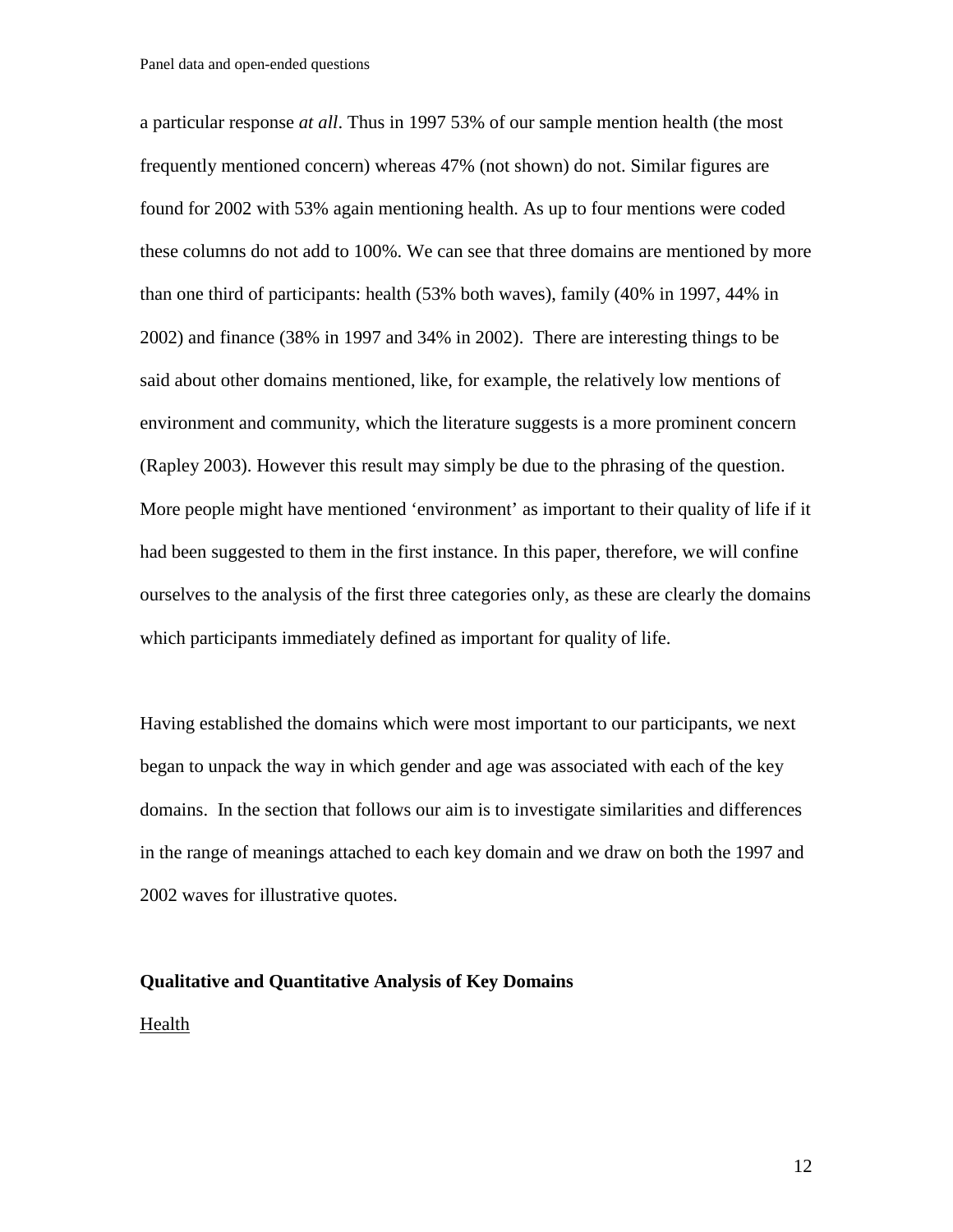There is a large literature on preference-based measures of quality of life that focuses on health (e.g. Lenert and Kaplan 2000). In our study too, we found that the majority of statements in this domain showed a keen sense of the importance of good health as a foundation from which to build a reasonable quality of life and examples of this awareness can be found across all groups: [2](#page-3-0) Josh, 17, notes that *without health you're nothing,* likewise Lily, at 67 notes *If you've got your health that's all that's important.* 

However, health is a more important factor for some groups than others in assessing quality of life. It is a particular priority from the mid-30s onwards which may reflect a growing awareness of decreasing energy levels as well as increasing functional difficulties. It may also, as we will discuss later, indicate that health becomes more salient for people when they have children themselves. While just under 25% of men aged 15-19 mention health, nearly 70% of women aged 56-65 report it as important for their quality of life. Indeed, in all age groups (except the over 75s) women are more likely to mention health than men.

While younger participants tend to discuss health in the generic sense outlined above, older participants are more likely to mention specific ailments or declines in cognitive functioning. Older people focus on having their 'marbles' or keeping their 'mobility'. Thus our data confirm an emphasis that is already well documented in health-related quality of life literature (Bowling, 1995). Joan, at 61, said: *I suffer from sciatica and high blood pressure so I know how much illness can affect my life and social activities.* 

 $2$  For stylistic reasons we use pseudonyms when discussing quotations. To protect anonymity, participants can be identified only by a unique number in the dataset.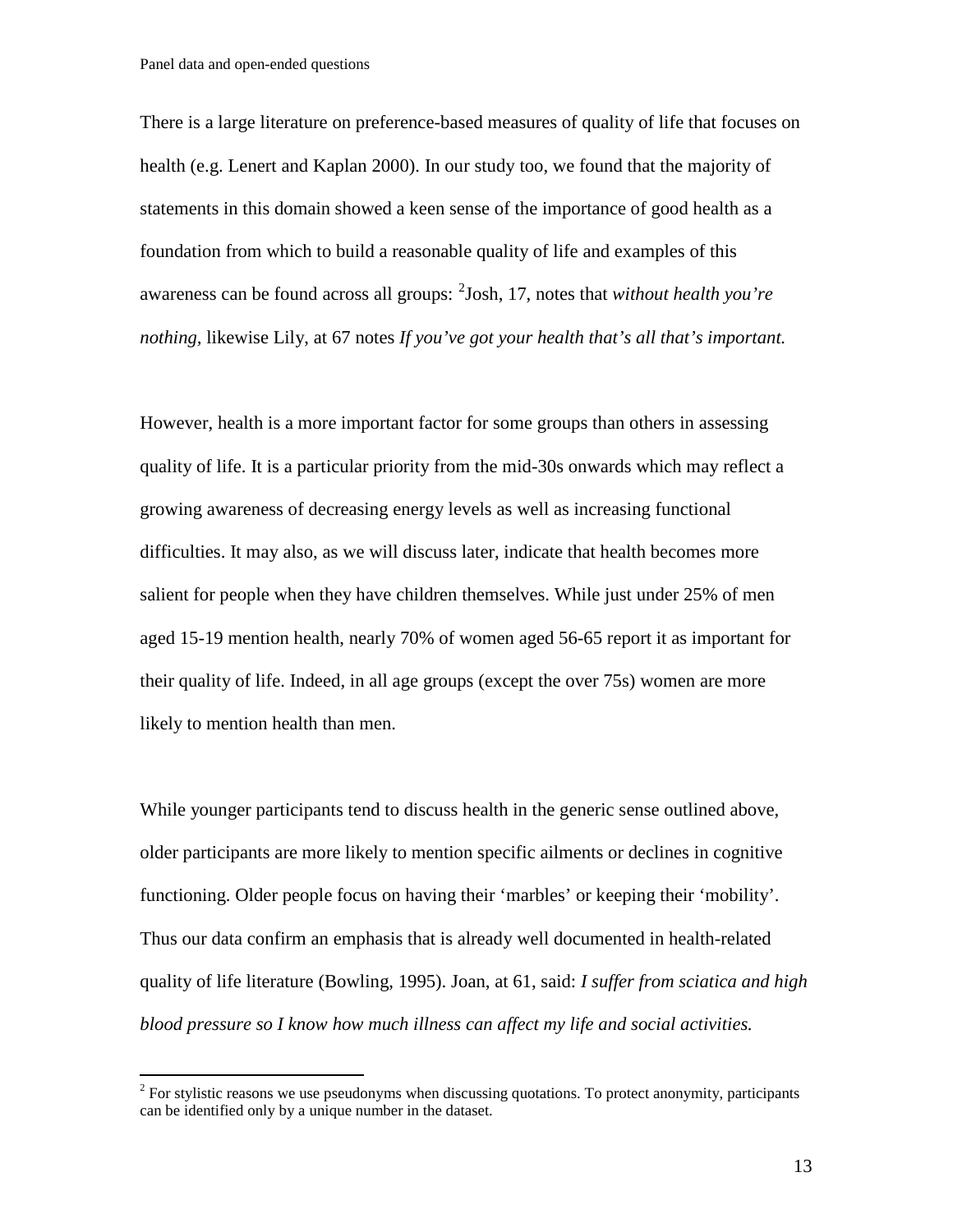Similarly, Will, 76, tells us: *You need to have all your marbles; mobility is important and to have all your thinking facilities.* 

However, while deterioration in the participant's *own* health becomes more pronounced in older age groups, another interesting finding was the way in which the role of the older person as the *carer* of a partner in ill-health also has a bearing on their assessment of their *own* quality of life. June, at 75 reflects on the impact of her husband's illness on her own quality of life: *I haven't got any quality [of life] at the moment as my husband has Alzheimer's.* Similarly, men in the caring role also note the importance of the health and well-being of significant others: Phillip, 63, tells us: *If Ann (participant's wife) was better it would help. Ann is still waiting for her operation*.

While the strains of being an older carer are well known, we find some examples of this *relational* aspect of health echoed by both women and men in all age groups. Jack, 20, notes the importance of *My family's health and well-being: including my own* to his quality of life. Sarah, at 38, answers *Children's health: because life is tough when they're not well – everything goes much smoother when they're well.* This 'other orientation' in the importance of health for wellbeing is something that is easily overlooked in the quality of life literature which tends to focus solely on the individual.

#### Family

Our next domain 'family' continues the theme of the relationship between self and other in understanding lay evaluations of quality of life. Some argue that demographic changes,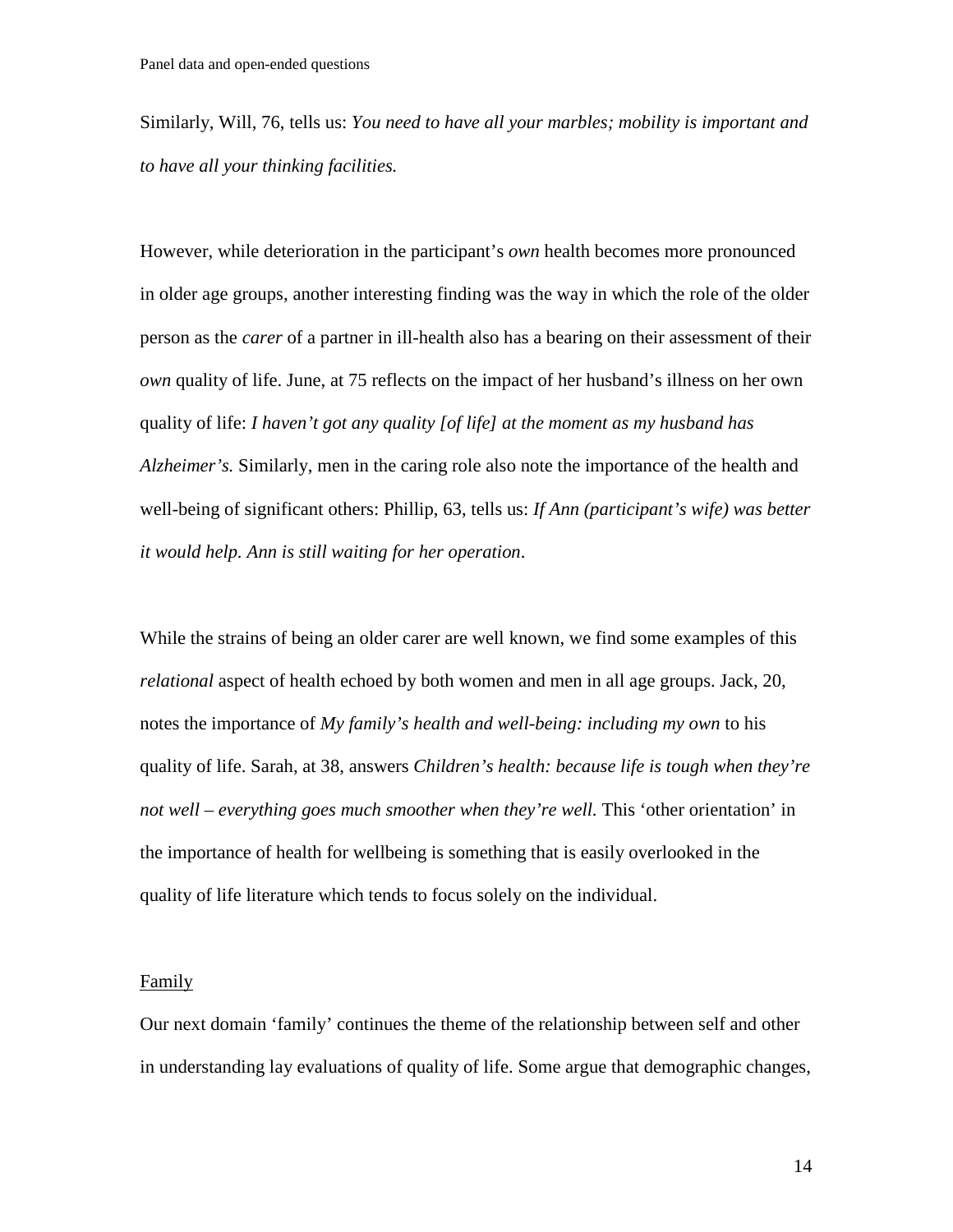Panel data and open-ended questions

coupled with social and economic changes, such as geographical mobility, increased divorce rates, single-parenthood, women's increased involvement in paid work, and supposed increases in individualism make 'family' less important to people, both emotionally and materially, than in previous eras (Beck, 1992; Giddens, 1992). However, there is a significant literature which critiques and problematises these claims (Crompton, 2006; Duncan and Smith, 2004; Nolan and Scott, 2006; Williams, 2004). In our study, too, we find further empirical evidence of the continuing importance of family, particularly for women. We found women in all age groups are more likely than men to mention family as important for their quality of life (though we would not wish to overemphasise the difference as family is clearly very important to men too). Interestingly, however, it is the under 46s who are most likely to mention family. Nearly 60% of women aged 26-45 mention family compared to around 25% of men aged 75+.

But what precisely do people talk about in relation to family and quality of life and what differences do we find between women and men in different age groups? Perhaps the first thing to mention is that, as with health, we find a common generic appreciation of family which echoes across gender and age groups: Paul, at 27, notes *The family's the most important part of my life* and June, 61, describes the importance of *Having family around you.* That said, however, there are, of course, differences in the *kinds* of support given and received by different family members across the life course and not surprisingly, in the under 25s we find reference to families as the *providers* of moral and material support: Edward, at 19, notes that family is important to his quality of life because: *My*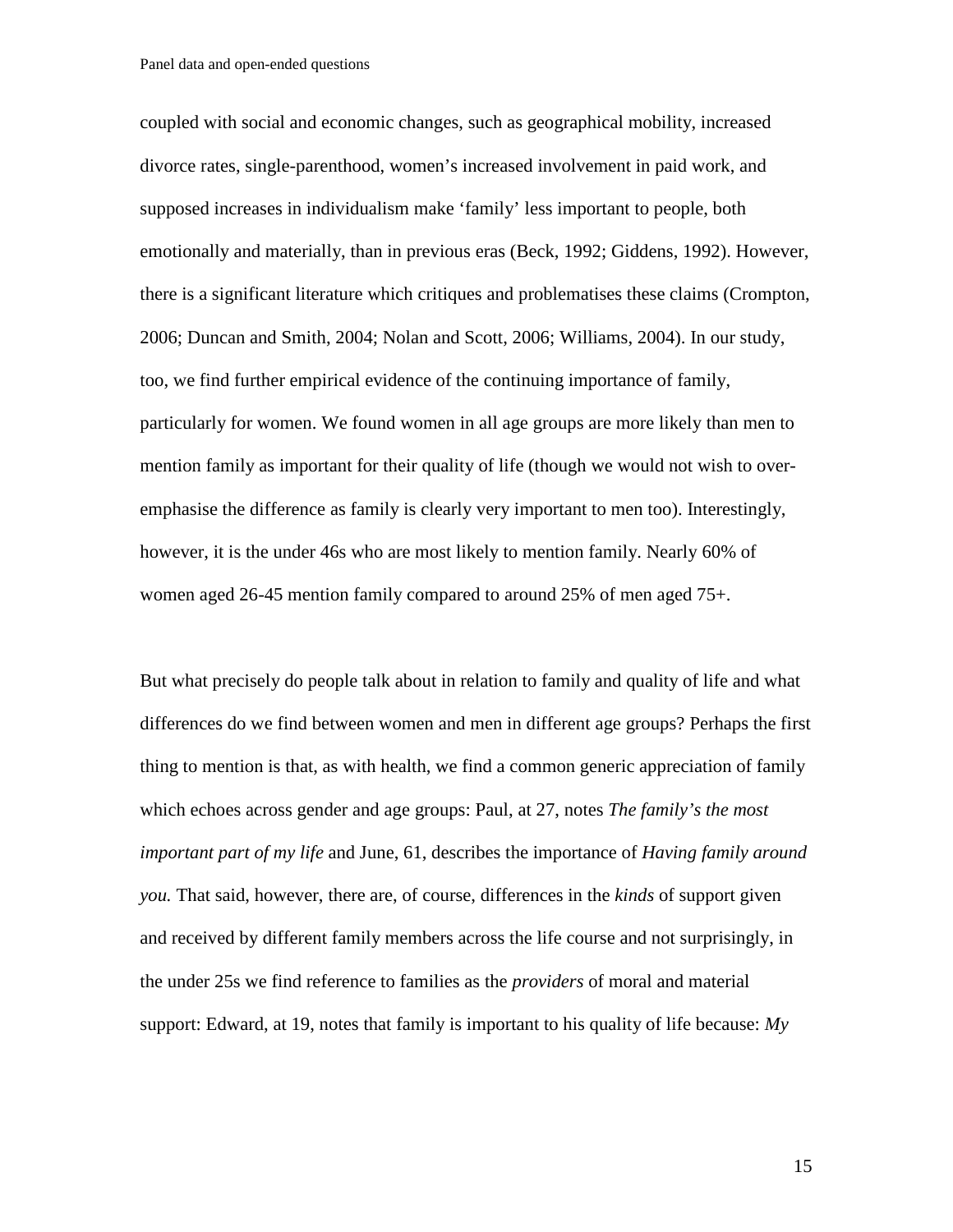*family looked after me for a lot of my life.* Similarly Cindy, 21, values family because *They give me moral support*.

There were also some fairly gender stereotypical responses in relation to family and quality of life. In the 26-45 age-group, we find more women than men mentioning the importance of children's well-being and men more likely than women to link the importance of family to their role as breadwinners. There were, of course, occasions when women discussed the importance of their breadwinning role for their family and when men mentioned their concern with their children's well-being, but the following are typically representative statements of the members of this group: Amber, 28, for example, tells us that what is important for her quality of life is: *My children. How they are how they eat and dress. Their education*. And Luke, 41, notes that for him, quality of life means: *A secure job[which] enables me to buy things for my family*. We see further examples of this breadwinning theme as we turn to mentions of finance.

#### Finance

It is sometimes claimed that consumerism and lifestyle aspirations increasingly govern values and quality of life (Rapley 2003). However, while over a third of our sample mentioned finance-related matters as important for their quality of life, the key theme to emerge from our qualitative analysis highlighted the importance of 'not worrying about money'. We don't find people dreaming of winning the lottery nor do we find responses which emphasize the importance of buying luxury cars, designer clothes or other consumer goods to ensure a good quality of life. Rather, typical quotes include: *Not*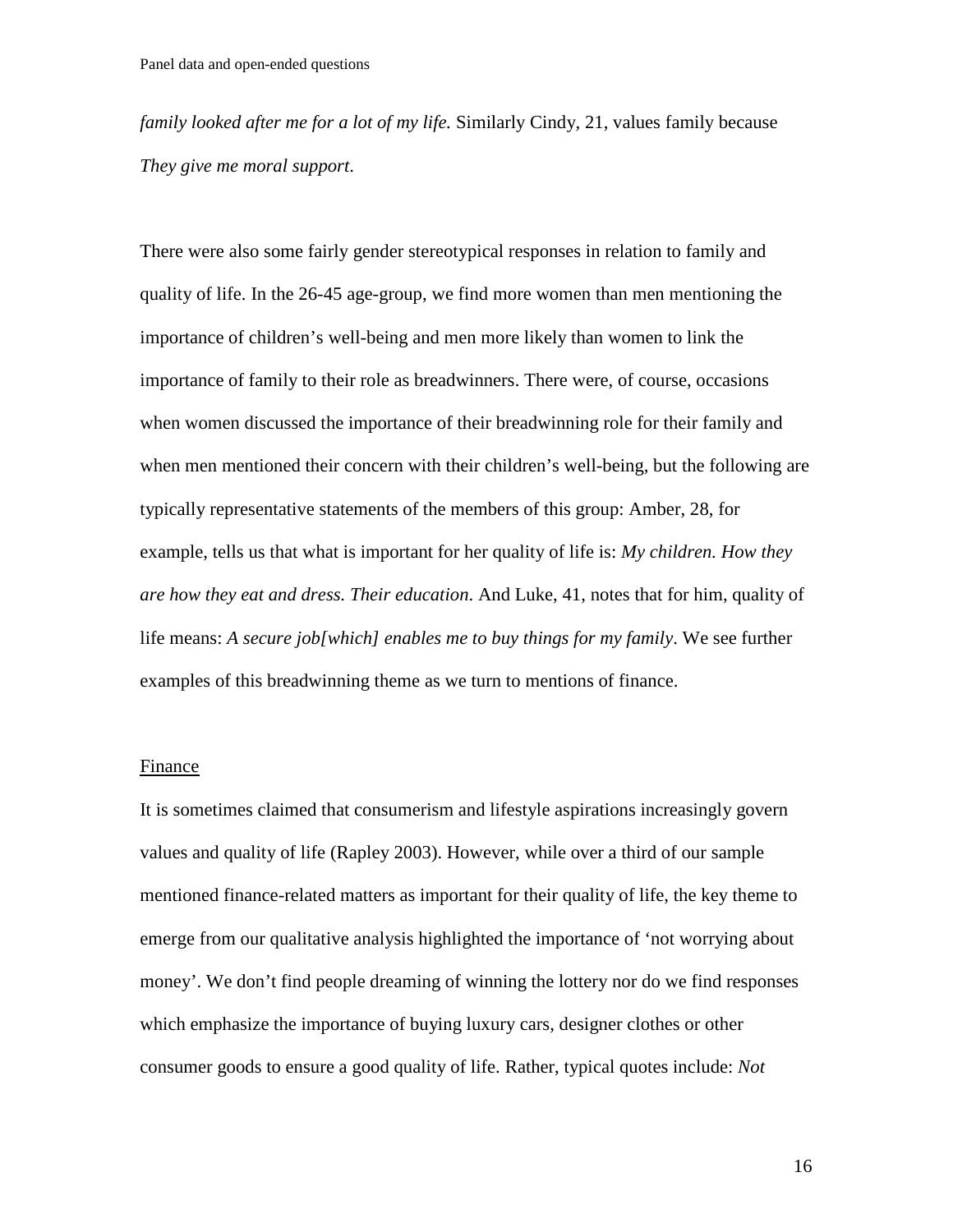*having to struggle financially* (Duncan, 33); *To not worry about paying bills and have money for extra meals and holidays* (Mandy, 38)**.** 

Examining group differences in this category, men in all age groups are more likely than women to mention finance with over 45% of men aged 20-25 mentioning finance, compared to just 16% of women aged 75+. Interestingly, however, qualitative analysis shows that men in the 20-35 age range discuss finance in relation to quality of life in the sense of being free from debt. From 36-54, however, an additional theme emerges which illustrates, once again, the importance of the relationship between finance and breadwinning identity. Rhys, 43, discusses finances in terms of *Earning a decent wage; to support my family financially*. Likewise Roy, 38, notes *I would say not having to struggle. Being able to provide for the children and ourselves.*

It is important, however, to highlight the ways in which our core themes are interlinked. While counting the number of mentions of each theme provides us with a stronger base from which to make generalizations, this form of 'chunking' qualitative data can gloss over important information about processes. For example, our qualitative analysis shows that health is often important because individuals need good health to care for others, both financially and emotionally. To illustrate the point further, men in mid-life mentioned health as important for work, which, in turn, was central to their breadwinning role; as Sebastian notes, quality of life consists of *My health, so I can run my business and provide for my family*. Likewise Phillipa, when asked *why* her health was important to quality of life noted the importance of good health for fulfilling her caring roles *I need*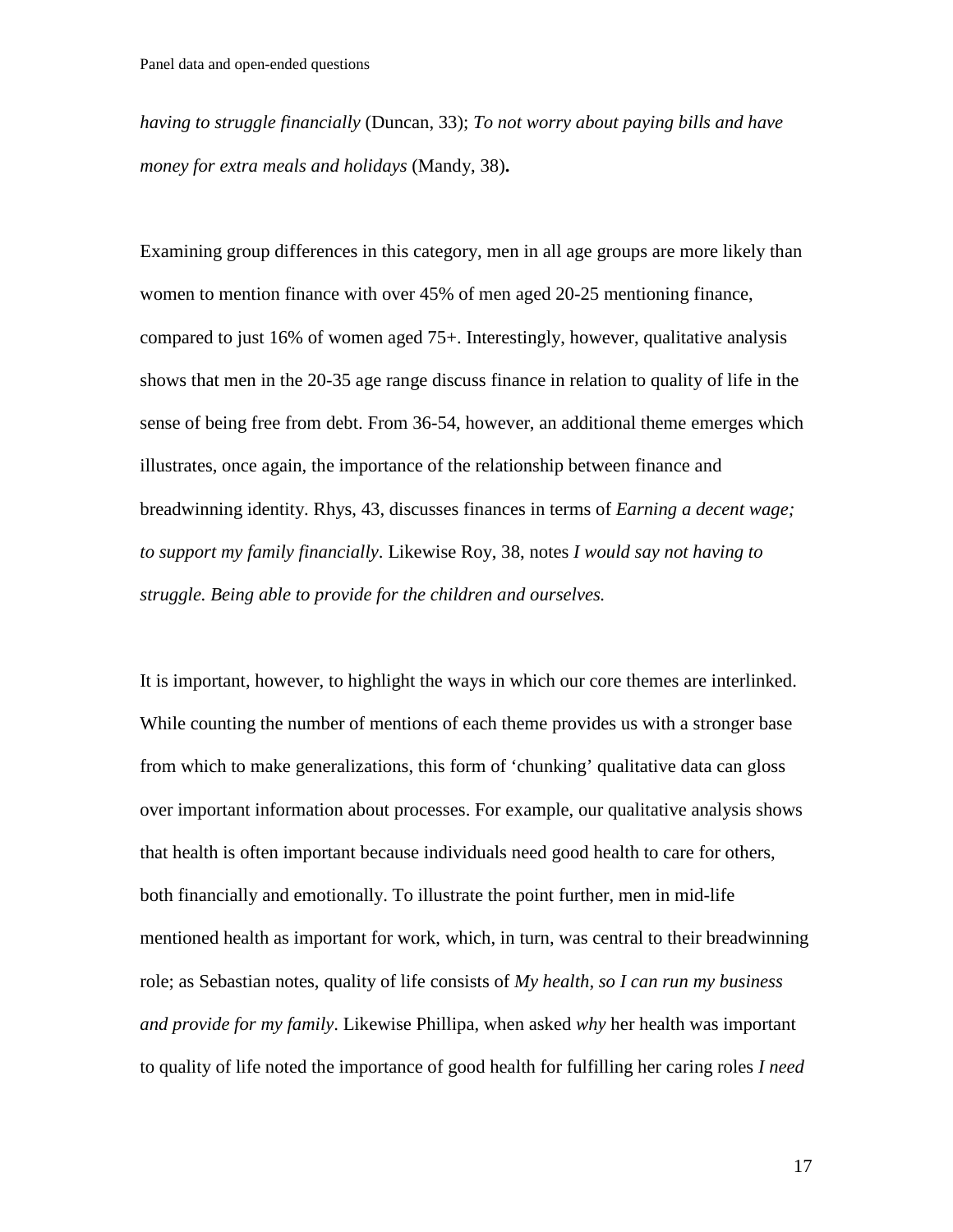*to keep my health to look after my mam and my husband.* At 26, and following a divorce, Lily notes the importance of being healthy because she needed to be *able to look after the children by myself*. Similarly, Charlie, 39 and divorced, says *I need my health as I have 4 children to look after.* In the following section we examine the influence of a key life transition: family formation on perceptions of quality of life.

#### **Family Formation and Changing Evaluations of Quality of Life**

As indicated in the quotations above, the way people evaluate the wellbeing of *others* is central to their assessment of their *own* quality of life. This is something few other quantitative panel studies have investigated because, methodologically, they have not been able (or inclined) to use tools which allow for 'bottom up' concept development. In this section, we will focus specifically on how the transition to partnership and parenthood influences an individual's perception of what matters for quality of life. This is principally because it is reasonable to argue that it is at this point in the life-course that 'other orientation' becomes more significant. Not surprisingly, however, we find that this transition is somewhat different for women and men.

There were fifty one women who were single and under forty in 1997 and who were living with both a partner and a child five years later in 2002. There are clear indicators in the qualitative data of the way in which family formation brings changes to evaluations of what's important for quality of life. For example, in 1997, Olive emphasizes 'financial security, health and peace of mind'. In 2002, however, while she still emphasizes financial security, she also notes the importance to her quality of life *that my son and*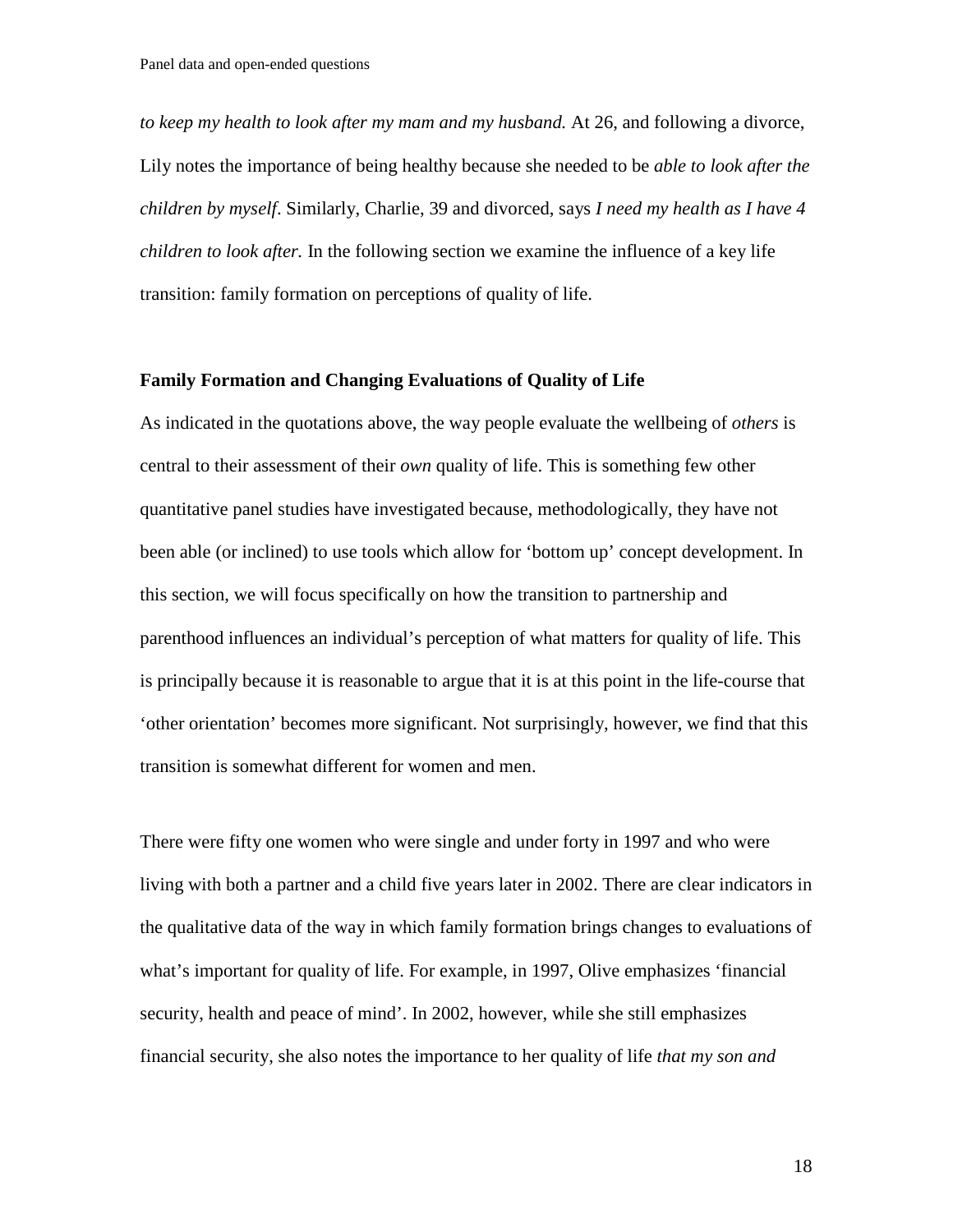*immediate family are happy*. Likewise, Sally mentioned financial and emotional security in 1997, but, in 2002, the first thing she discusses is *spending time with family at home*.

The change in definitions of quality of life brought on by motherhood can be illustrated by the following examples. Eleanor's priorities in 1997 were 'health and work': *giving up smoking, health generally, expanding my career, making myself money, my future generally*. In 2002 however, her concerns are: *my son and a good family life: that's all that's important to me*. For Mary her priorities in 1997 were 'happiness and standard of living'. In 2002, she emphasizes the importance of *the health of my child and family – they're my whole life, what would I do without them*. Similarly Carol, undergoes a shift from placing importance on 'good friends and a steady income' in her first interview to *being with family; see baby grow up and being with partner.* 

Forming a family also changes the way in which men evaluate their quality of life. There were seventy nine men who were single and aged under forty in 1997 and in a couple with at least one child in 2002. Predictably, the way priorities change for men is often linked to becoming the 'breadwinner'. For example when Andrew was aged 26 what was important to his quality of life was that he could *go out and enjoy myself*. At 31, as a father, he now wants to be *comfortable, not struggling as we do at the moment. If I could get a better job, everything will be fine*. Billy, at 23, was interested in a *comfortable income, nice food, nice place to live, nice clothes, spending time with my girlfriend*. But at 28 he was focused on *making a living to keep us all happy*. Likewise, at 22, Martin noted the importance of *going to work, money is important, a stable family*; five years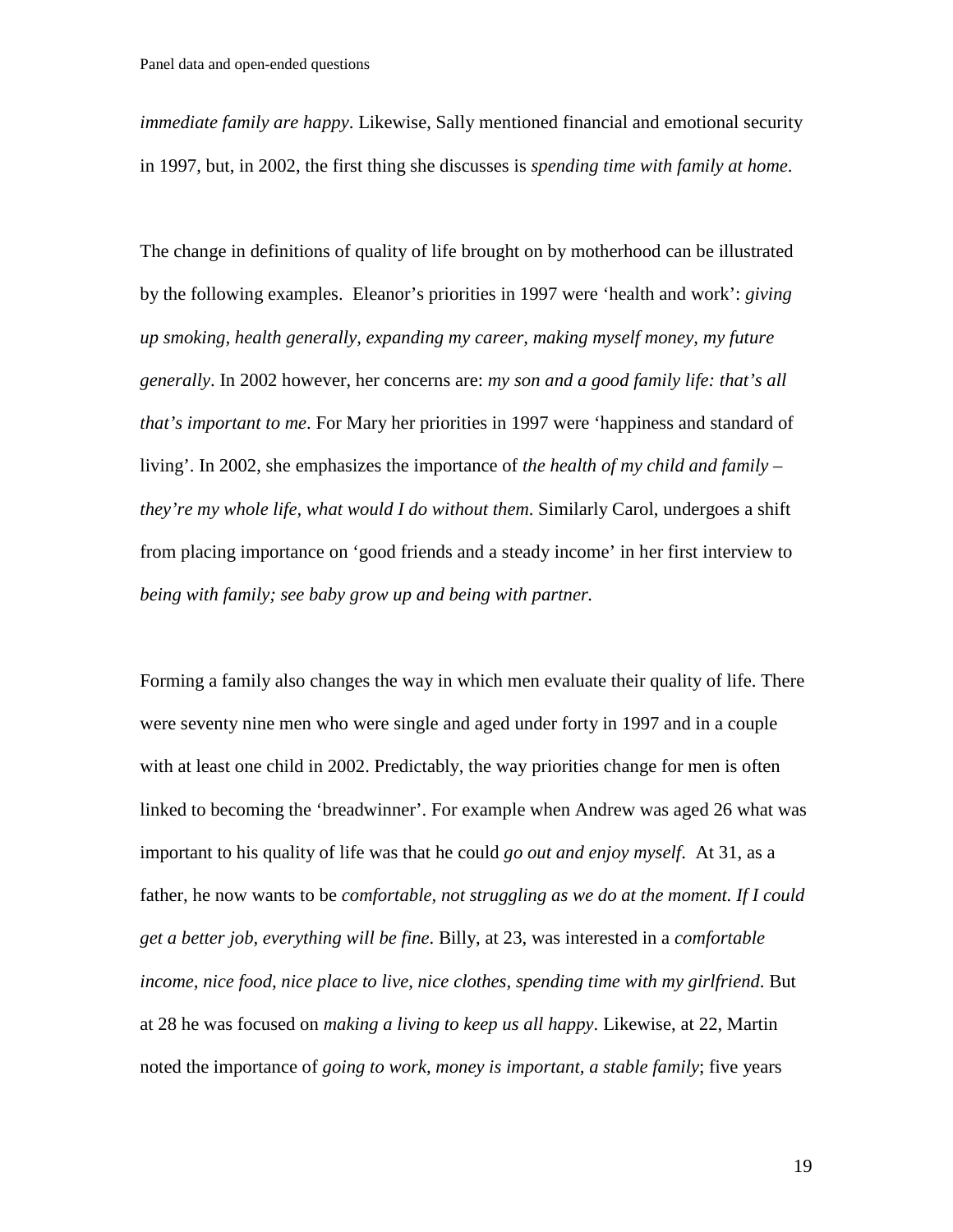later he defines quality of life as *providing for my family, make sure they are happy. If the family is happy, that's all we need*.

But the transition to family did not just influence quality of life in relation to the importance of 'providing'. The intimacy and companionship of family life were also now more salient to definitions of quality of life. At 29, Ian first described quality of life as *being able to go out and enjoy yourself*; later he focuses on *being with my family; they keep me happy; make me laugh*. Similarly, Darren, at 24, wants *money, friends, [good] neighbourhood, health, socializing and confidence*. At 29, he lists *my daughter, my wife, money, health: now Hannah and Vanda are in my life I couldn't be without them.*

Of course, there were both men and women who remained consistent in their views across the waves, or whose perceptions changed in ways which are not linked with their change in family status. Nevertheless, for most people the transition to partnership and parenthood brings different priorities and quality of life had become more 'other orientated'.

#### **Methodological Lessons and Future Directions for Research**

In this section, we draw together some of the methodological lessons that can be drawn from this study and consider how our analysis might help guide future research. We have shown how qualitative analysis from a panel study can help further our understanding of the way men and women interpret their subjective experiences. We have also demonstrated the unique value of panel data for showing how people's perceptions vary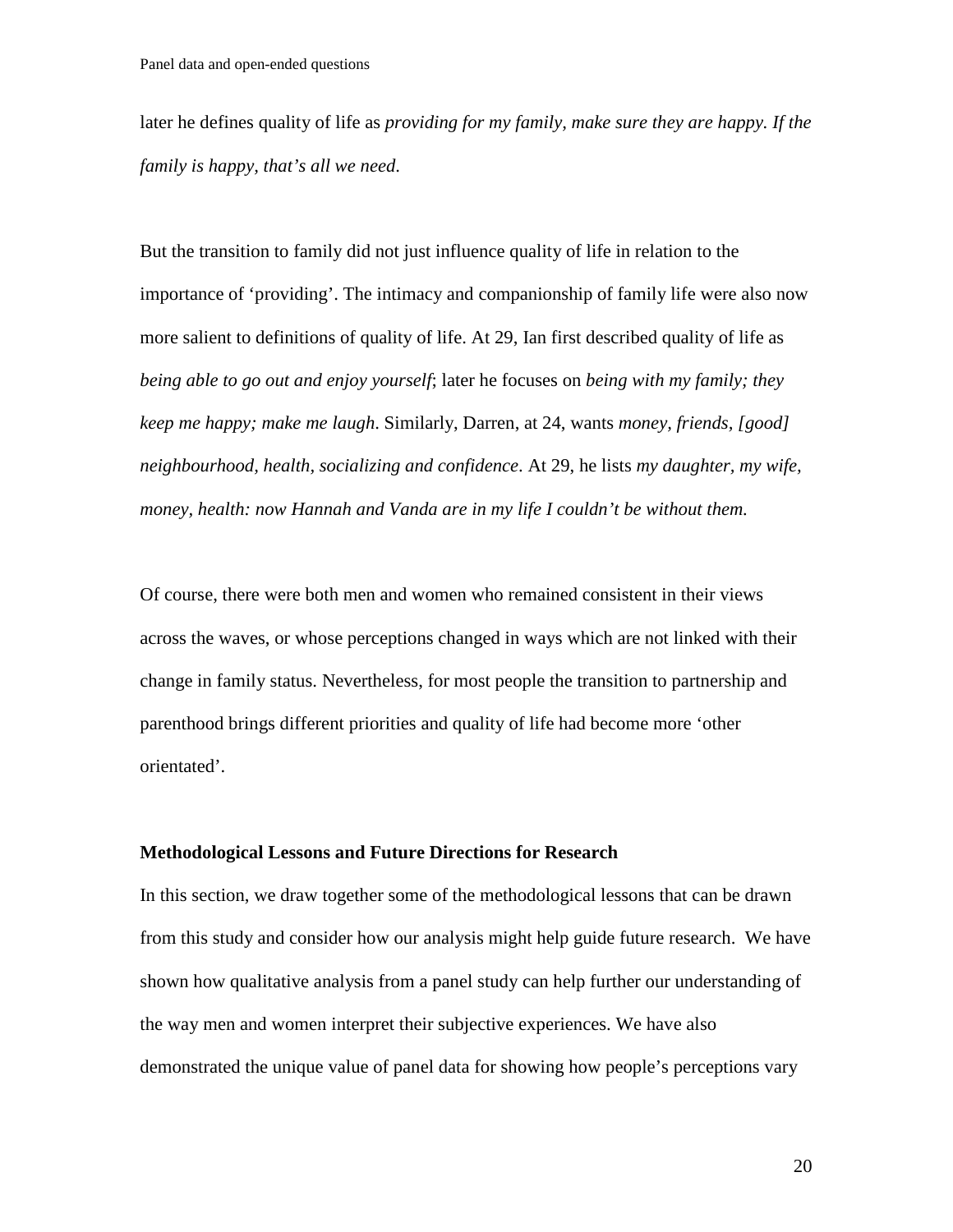across time. We have highlighted the virtues of using open-ended questions and while, in this particular study, we focus on perceptions of quality of life, the methodology is equally applicable to other domains.

Because our data are from a panel survey, with sufficient numbers to observe patterns of difference amongst different sub-groups, we were able to identify some important aspects of quality of life that have tended to be overlooked in existing literatures. First, people's perceptions of what is important for quality of life is highly gendered. Our analysis pointed not only to quantitative differences in what mattered to men and women, but also to qualitative differences in how men and women perceive the importance of things like family or finance. Second, we found that different age-groups differ markedly in terms of what they see as most important for quality of life. Third, we found that people's perceptions of what matters varies over time and both men and women tend to change their perceptions of what is important for quality of life when they make the transition to partnership and parenthood. This demonstrates that quality of life is a process not a fixed state, and future research is needed to explore what stays constant and what changes over the life course.

One of the most interesting findings to emerge from this research is the importance of the quality of life of others for an individual's own quality of life. This is different than the experts' conceptions of quality of life that are depicted in Table 1. The 'objective utility of life' (Veenhoven, 2000), although emphasizing others, focuses on the contribution the individual makes. The inter-personal emphasis (Huppert et al 2008) focuses on the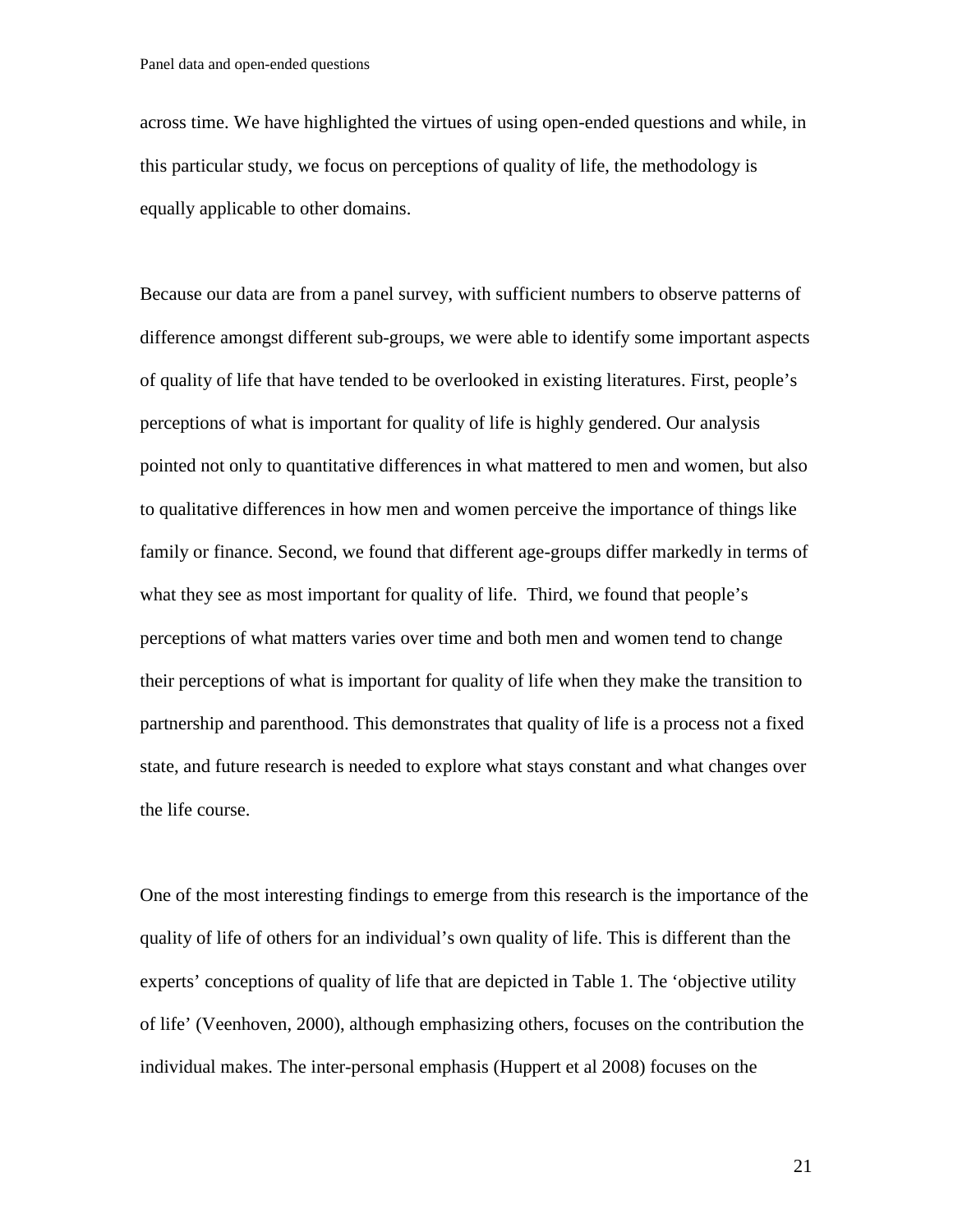feeling or functioning of the individual themselves. What we find is that people's lives are intrinsically inter-connected and the quality of life of others affects one's own perceptions of what matters, irrespective of whether there is anything one can *do* or whether it changes the individual's own *feelings* about social interactions.

There are many questions for future research. How do people's perceptions of what matters to their quality of life relate to their subsequent choices and behaviours? Another issue to explore is how do perceptions of what is important for quality of life relate to people's subjective wellbeing, as reported in the standard measures of happiness or life satisfaction? However, qualitative responses and panel data can get us only so far – sociological imagination is needed to interpret people's views of quality of life in a way that does justice to the rich tapestry of inter-connected lives in the twenty-first century.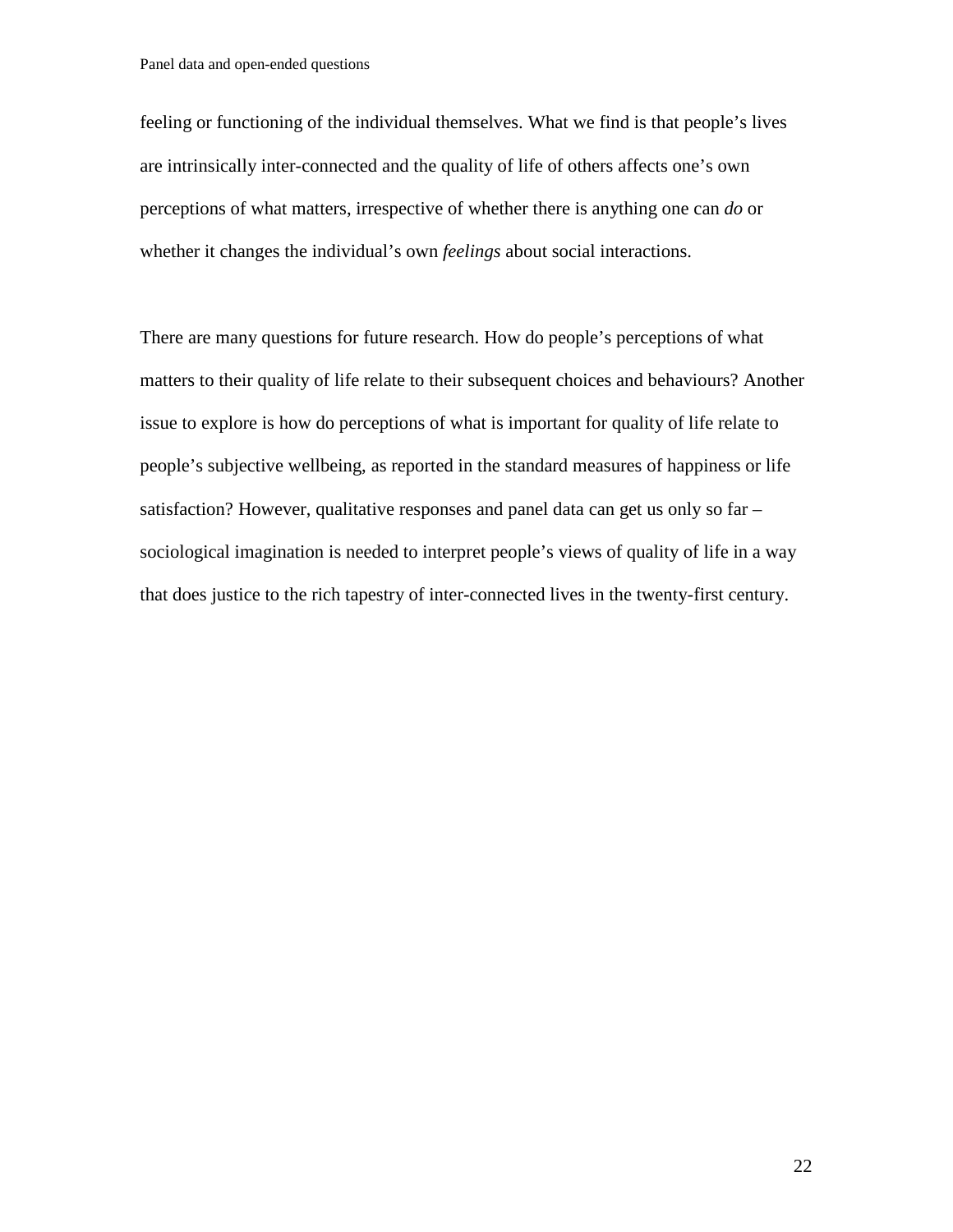#### **References**

Andrews, F. (1980) 'Comparative studies of life quality: comments on the current state of the art and some issues for future research' in Szalai, A and Andrews, F. *The Quality of Life: Comparative Studies.* London: Sage

Antonucci, T and Akiyama, H (1987) 'Social networks in adult life and a preliminary examination of the convoy model'. *Journal of Gerontology*, 42(5), 519-527.

Argyle, M. (1996) 'Subjective wellbeing'. In A. Offer (ed) *In Pursuit Of The Quality Of Life*. Oxford: Clarendon Press

Beck, U. (1992) *Risk Society: Towards a New Modernity*. London: Sage.

Bowling, A. (1995) 'What things are important in people's lives: A survey of the public's judgement to inform scales of health related quality of life'. *Social Science and Medicine*, vol 41 (1)) 1447-1462.

Brannen, J. (1992) 'Combining qualitative and quantitative approaches: an overview', in Brannen (ed) *Mixing methods: qualitative and quantitative research.* Aldershot: Avebury**.**

Bryman, A. (2008) *Social Research Methods*. Oxford: Oxford University Press.

Campbell, A. (1972) 'Aspiration, satisfaction and fulfillment' in Campbell, A. and Converse, P. (eds) *The Human Meaning of Social Change*. New York: Russell Sage.

Coffey, A. and Atkinson, P. (1996) *Making Sense of Qualitative Data: Complementary Research Strategies*. California: Sage.

Crompton, R. (2006) *[Employment and the Family: The Reconfiguration of Work and](http://books.google.co.uk/books?hl=en&lr=&id=dCuNR4rHo_IC&oi=fnd&pg=PA1&dq=crompton+family+individualization&ots=KLBXvy2Tmk&sig=cIOGv3xGU19xyGXj42FmL8r-CS4)  [Family Life in Contemporary S](http://books.google.co.uk/books?hl=en&lr=&id=dCuNR4rHo_IC&oi=fnd&pg=PA1&dq=crompton+family+individualization&ots=KLBXvy2Tmk&sig=cIOGv3xGU19xyGXj42FmL8r-CS4)ocieties.* Cambridge: CUP.

Cummins, R (1997) *The Comprehensive Quality of Life Scale – Adult (COMQol-A5)*.  $(5<sup>th</sup> Ed)$ . School of Psychology, Deakin University, Melbourne.

Diener, E. and Seligman, M. (2004) 'Beyond money: towards and economy of wellbeing'. *Psychological Science in the Public Interest*, 5(1), 1-28.

Duncan, S. and Smith, D. (2006) 'Individualisation versus the geography of 'new' families',*21st Century Society*, 1 (2) 167-89.

Easterlin, R. (2001) ' Income and happiness: towards a unified theory', *Economic Journal*, 111, 465-84.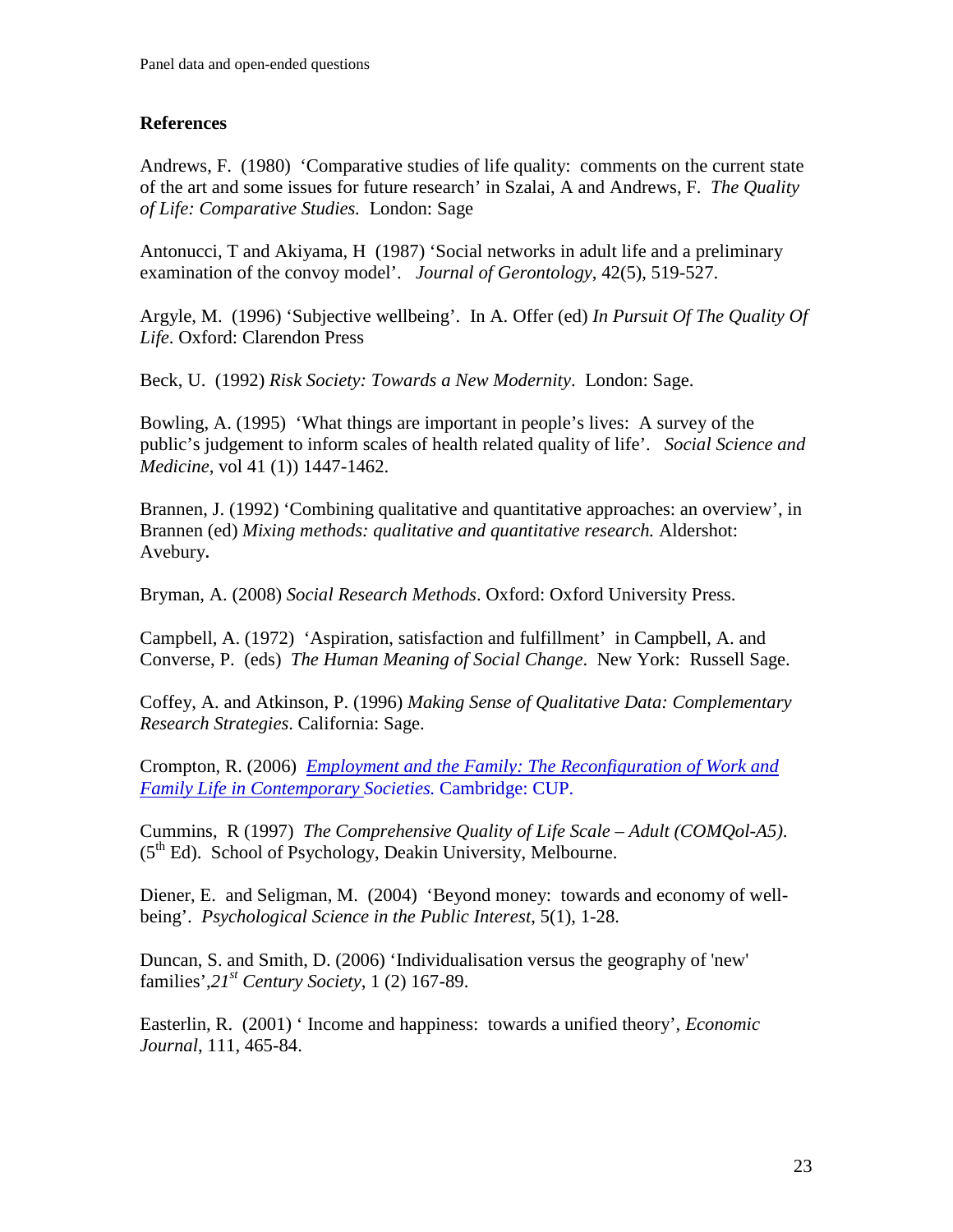Geertz, C. (1983) 'From a native's point of view: on the nature of anthropological understanding' in *Local Knowledge: Further Essays in Interpretive Anthropology*. New York: Basic Books Classics

Giddens, A. (1992) *The Transformation of Intimacy: Sexuality, Love and Eroticism in Modern Societies.* Cambridge: Polity Press.

Hammersley, M. (1992) 'Deconstructing the qualitative-quantitative divide', in Brannen, J. (ed) (1992) *Mixing methods: qualitative and quantitative research.* Aldershot: Avebury.

Huppert, F, Marks, N., Clark, A., Siegrist, J., Stutzer, A., J. Vittersø and M Wahrendorf (2008) 'Measuring well-being across Europe: Description of the ESS Well-being Module and preliminary findings', Social Indicators Research, Special Issue, forthcoming.

Lane, R (1996) 'Quality of life and quality of persons: a new role for government' In A. Offer (ed) *In Pursuit Of The Quality Of Life*. Oxford: Clarendon Press

Layard, R. (2005) *Happiness: Lessons from New Science*, London: Penguin.

Lenert, L and R Kaplan (2000) 'Validity and interpretation of preference-based measures of health related quality of life' *Medical Care*, Supplement II, Vol 38 (9) 138-150.

Nolan, J. and Scott, J. (2006) 'Gender and kinship in contemporary Britain' in Richards, M. (ed) *Kinship: Relationships and Law in a Changing Society*. London: Hart

Offer, A. (2006) *The Challenge of Affluence*. Oxford Oxford University Press.

Radley, M. (2003) *Quality of Life Research: A Critical Introduction*, London: Sage.

Schuman, H. (2003) 'Clifford Geertz and the interpretive attitude survey', *Culture*, vol 17: 1, American Sociological Association.

Sen, A. (1993) 'Capability and wellbeing', in A Sen and M Nussbaum (eds.) *The Quality of Life*, Clarendon Press, Oxford UK, pp 30-53.

Sen, A. (1999) *Development as Freedom*. Oxford: Oxford University Press.

Szalai, A. (1980) 'The meaning of comparative research on the quality of life' in Szalai, A and Andrews, F. *The Quality of Life: Comparative Studies*. London: Sage

Szalai, A and Andrews, F. (1980) *The Quality of Life: Comparative Studies*. London: Sage

Taylor, M. with J Brice, N. Buck and E. Prentice-Lane (2007) *British Household Panel Survey User Manual Volume A: Introduction, Technical Report and Appendices*: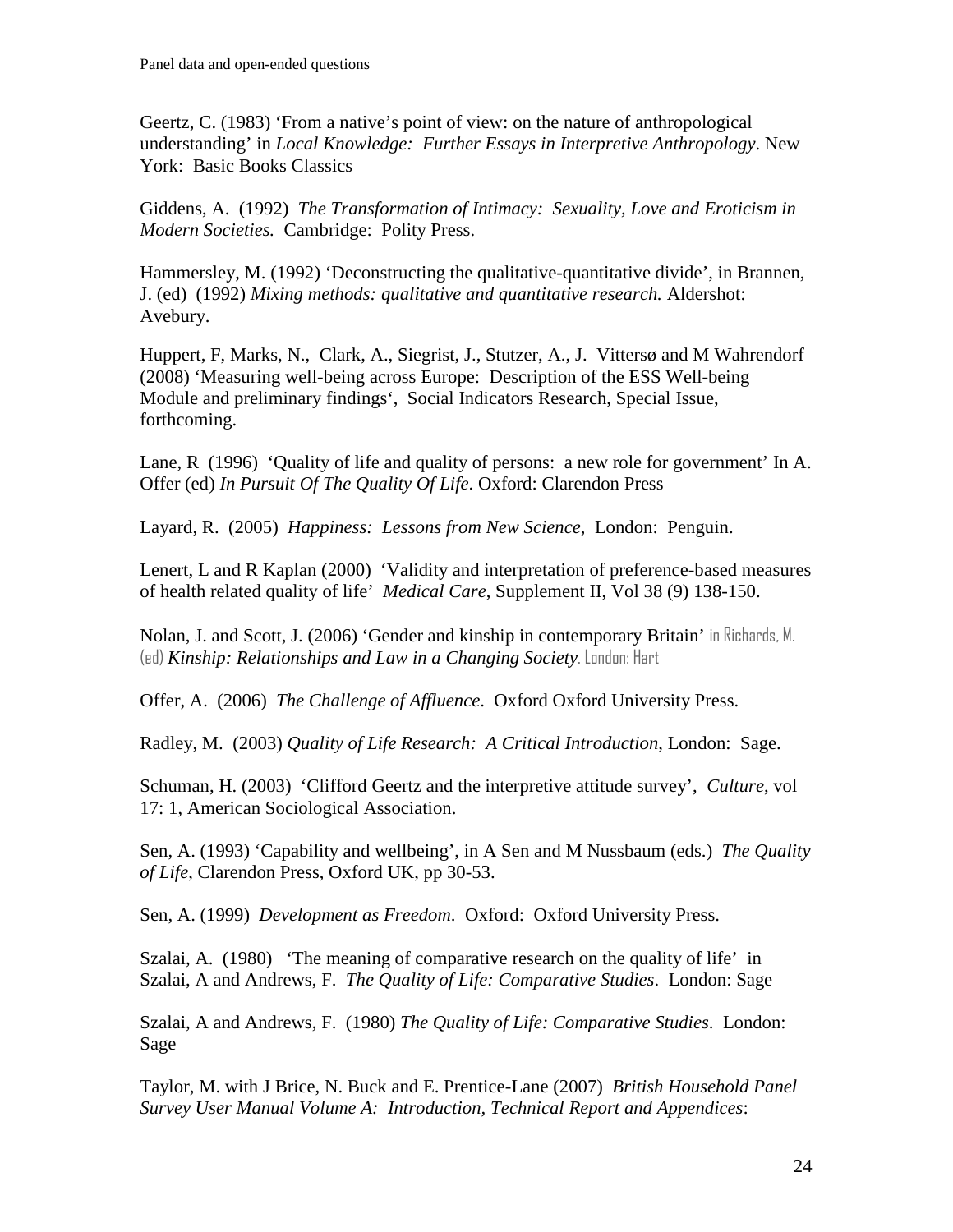Colchester, University of Essex

[\(http://www.iser.essex.ac.uk/ulsc/bhps/doc/pdf\\_versions/volumes/bhpsvola.pdf\)](http://www.iser.essex.ac.uk/ulsc/bhps/doc/pdf_versions/volumes/bhpsvola.pdf), accessed 12-08-08.

Veenhoven, R. (2000) 'The four qualities of life: ordering concepts and measures of the good life', *Journal of Happiness Studies* 1:1-39.

White, N. (2006) *A Brief History of Happiness*. Oxford: Blackwell Publishing.

Williams, F. (2004) *Rethinking Families.* London: Calouste Gulbenkian Foundation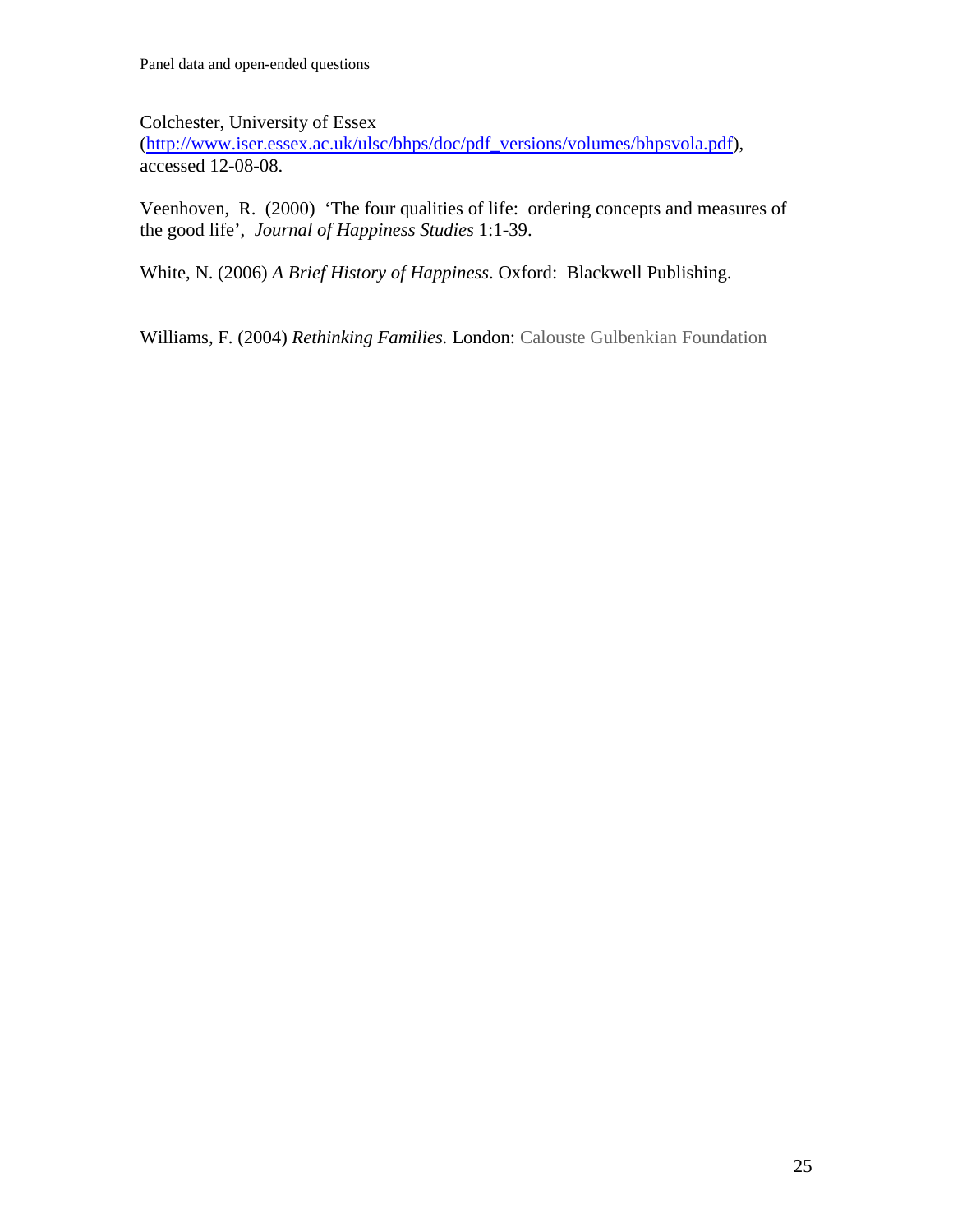### Table 1. Conceptual classifications

### **Four Qualities of Life (Veenhoven, 2000): Four Aspects of Wellbeing**

# **(Huppert et al. 2008)**

|              | Outer                         | <i>Inner</i>                          |
|--------------|-------------------------------|---------------------------------------|
| Life chances | Liveability of<br>environment | Life-ability of<br>person             |
| Life results | Objective<br>Utility of life  | Subjective<br>Appreciation<br>of life |

|                               | Personal                                                                                                      | Inter-<br>personal                                                        |  |
|-------------------------------|---------------------------------------------------------------------------------------------------------------|---------------------------------------------------------------------------|--|
| Feeling<br>(having,<br>being) | Satisfaction<br>Positive affect<br>Negative affect<br>Optimism<br>Self-esteem                                 | Belonging<br>Support<br>Respect, fair<br>treatment,<br>Social<br>progress |  |
| Functioning<br>(doing)        | Autonomy<br>Competence<br>Interest in<br>learning<br>Goal<br>orientation<br>Sense of<br>purpose<br>Resilience | Social<br>engagement<br>Caring<br>Altruism                                |  |